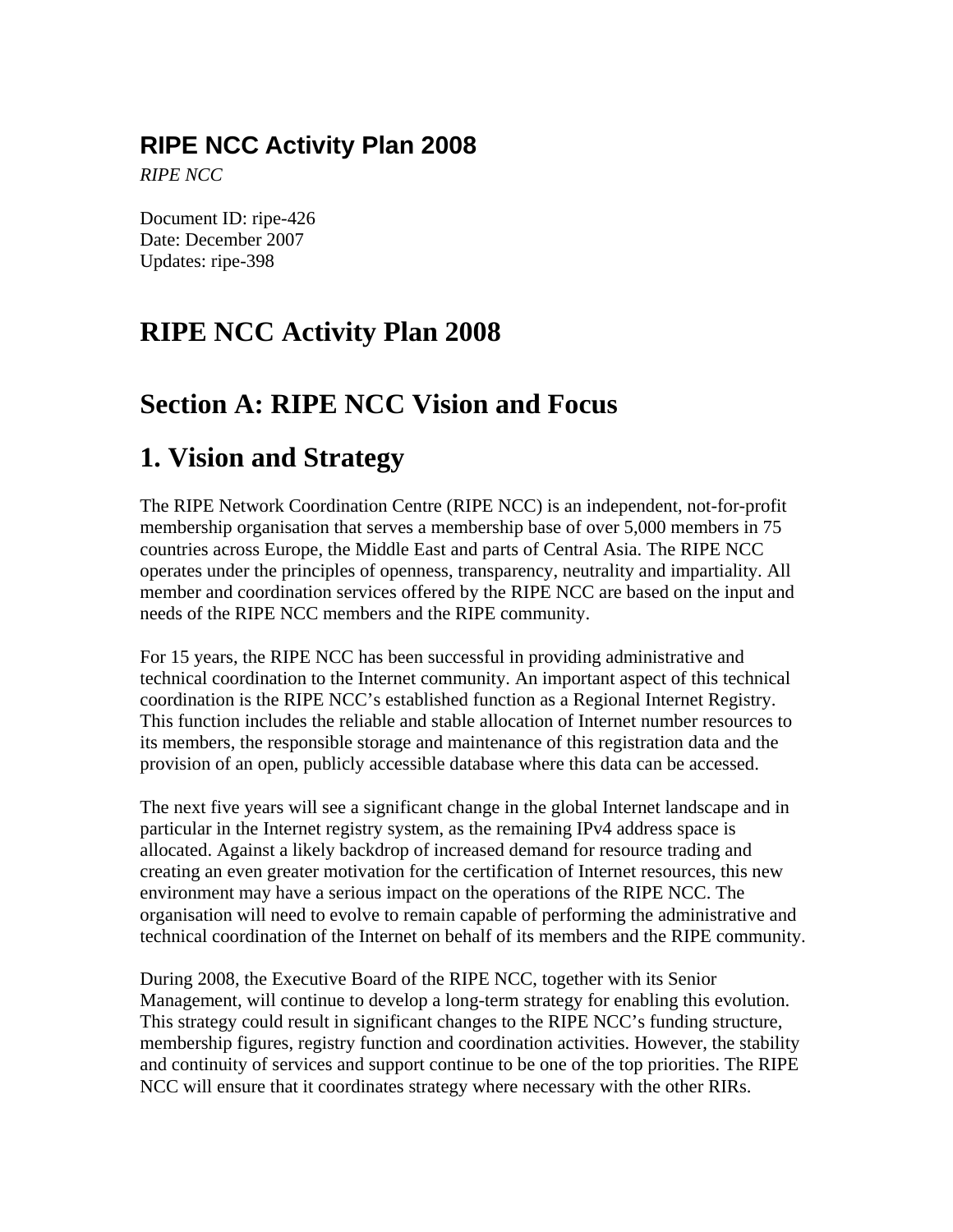The RIPE NCC will continue preparations for, and deployment of, the certification of Internet resources. The RIPE NCC will place an even greater emphasis on the quality of registry data and will incorporate a renewed focus on registration data quality into its work on certification of Internet number resources. The primary goal of these activities is to provide an enhanced registry function adapted to the changing needs in the RIPE region. The driving force behind the RIPE NCC's registry function will remain its members' need for reliable and secure Internet address space.

The RIPE NCC will remain a membership-based organisation. Its primary focus will continue to be on performing activities that support the operations of its members and the activities of network operators throughout its service region. As part of its evolution, the RIPE NCC will ensure that it is prepared to perform any enhanced or new coordination activities as requested by its members or the RIPE community.

## **2. RIPE NCC Focus Points**

## *Reliable and Stable Technical Coordination of Internet Number Resources*

The RIPE NCC will improve the consistency and strengthen the stability of the processes for distributing Internet number resources to members. This will enable the RIPE NCC to allocate Internet number resources with stable service time and improved data accuracy.

There will be a specific focus on the public registration data stored in the RIPE Database. The aim will be to improve the accuracy, consistency and completeness of the data related to Internet number resource distribution.

## *Support for Internet Number Resource Certification*

The RIPE NCC will continue to prepare for the possibility of issuing certificates for Internet number resources. The focus will be on investigating the technological, administrative and procedural elements necessary to certify Internet number resources and to ensure that the RIPE NCC's preparations respond to, and incorporate, any relevant policy-based developments.

## *High Quality Information Services for Operators and the Internet Community*

As a neutral and credible source of statistics on the performance and operation of Internet networks, the RIPE NCC supplies a range of Information Services. These services, which include Test-Traffic Measurements (TTM), the Routing Information Service (RIS), Hostcount and DNS Monitoring (DNSMON), provide up-to-date, high-quality data. The RIPE NCC will focus on improving the quality of this data and the speed and manner with which it is collected, processed and presented. In addition, the RIPE NCC will further develop the user-interfaces and documentation of these services while consolidating them so that they are easier to use.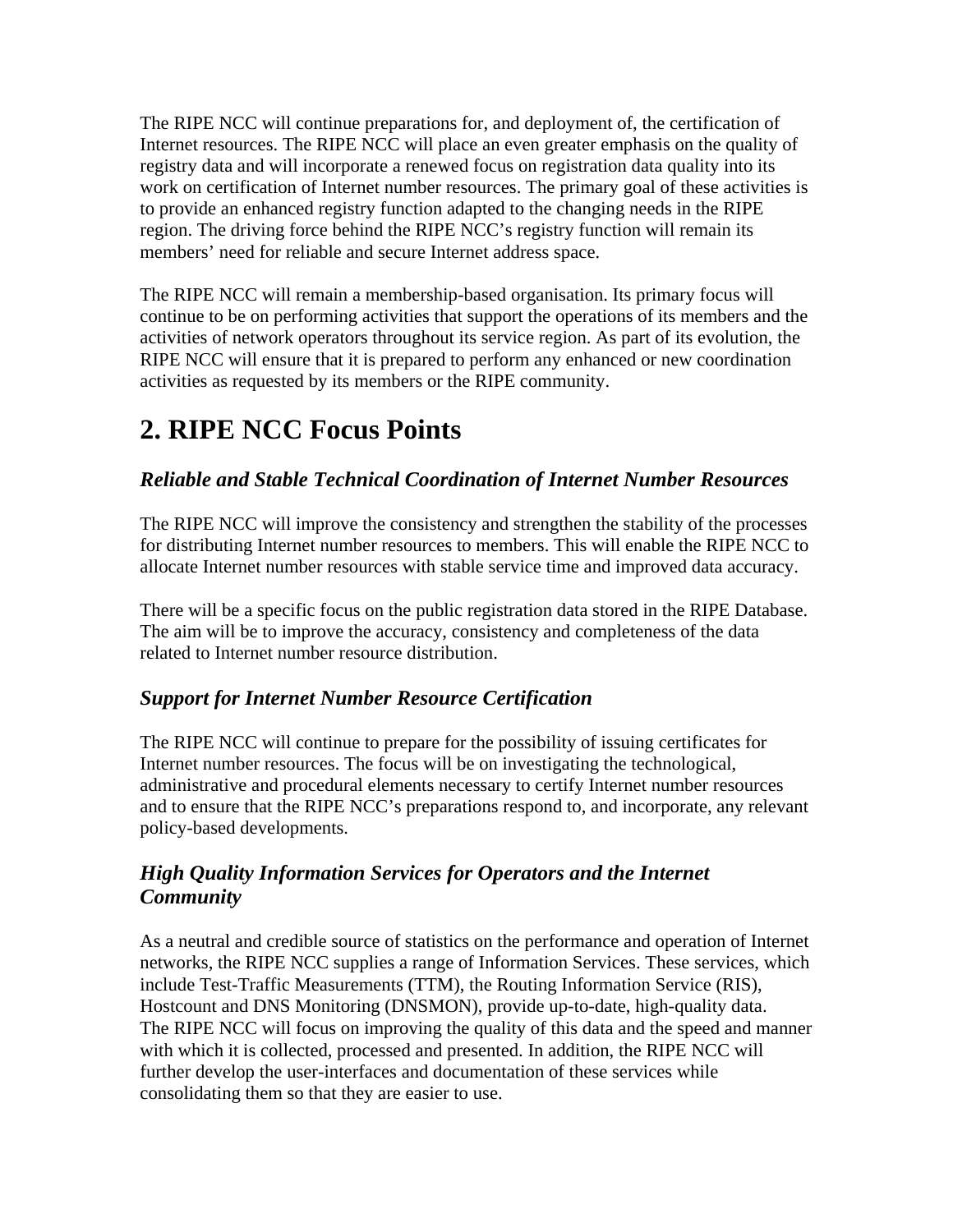## *External Relations*

The RIPE NCC has been called upon by different entities in the public sector (ranging from individual governments to the United Nations) to continue providing support for the technical coordination of the Internet. As a result, the RIPE NCC will continue its successful coordination work with the other RIRs, industry bodies and governments.

The RIPE NCC has received positive recognition for its contribution to the World Summit on the Information Society (WSIS), held from 2003-2005, and the ongoing Internet Governance Forum (IGF). These experiences have demonstrated that the RIPE NCC's public affairs contributions are valuable and should continue. The focus is on enhancing public/private sector dialogue and demonstrating the importance of the RIR system to the public and private sectors.

A crucial area in this respect is the future exhaustion of IPv4 address space and the related issues of global and regional fairness. The RIPE NCC will develop relationships in the public sector, promoting the public/private dialogue required to deal with these issues and the impact they will have on the Internet community. As part of these efforts, the RIPE NCC will continue its Roundtable Meetings for Governments and Regulators, which have proved an effective way of promoting the RIR system, gaining valuable feedback and encouraging public/private sector dialogue.

## **3. New or Significantly Developed Activities for 2008**

*Note:* Information about the budgeted costs for these activities is available in the RIPE NCC Budget 2008:

<http://www.ripe.net/ripe/docs/budget2008.html>

## *Support for Internet Number Resource Certification*

The RIPE NCC's certification related activities will build on the work carried out on routing security over 2006-2007. The RIPE NCC will continue to track relevant routing security and certification proposals in consultation with the other RIRs and the RIPE community. This work will be periodically presented to RIPE NCC members and the RIPE community. The RIPE NCC will gather their feedback and incorporate their input and expertise into the continued work towards supporting Internet number resource certification.

An important consideration will be to ensure that the RIPE NCC is prepared for changes in the industry that will take place once the remaining IPv4 address space has been completely allocated. The primary concern will be to continue providing a stable and secure registry function where registry data is maintained with a high level of accuracy. With the changing Internet landscape, the RIPE NCC will enhance its registration services so that they are capable of handling the transfer of Internet resources should this be required by RIPE NCC members and the RIPE community.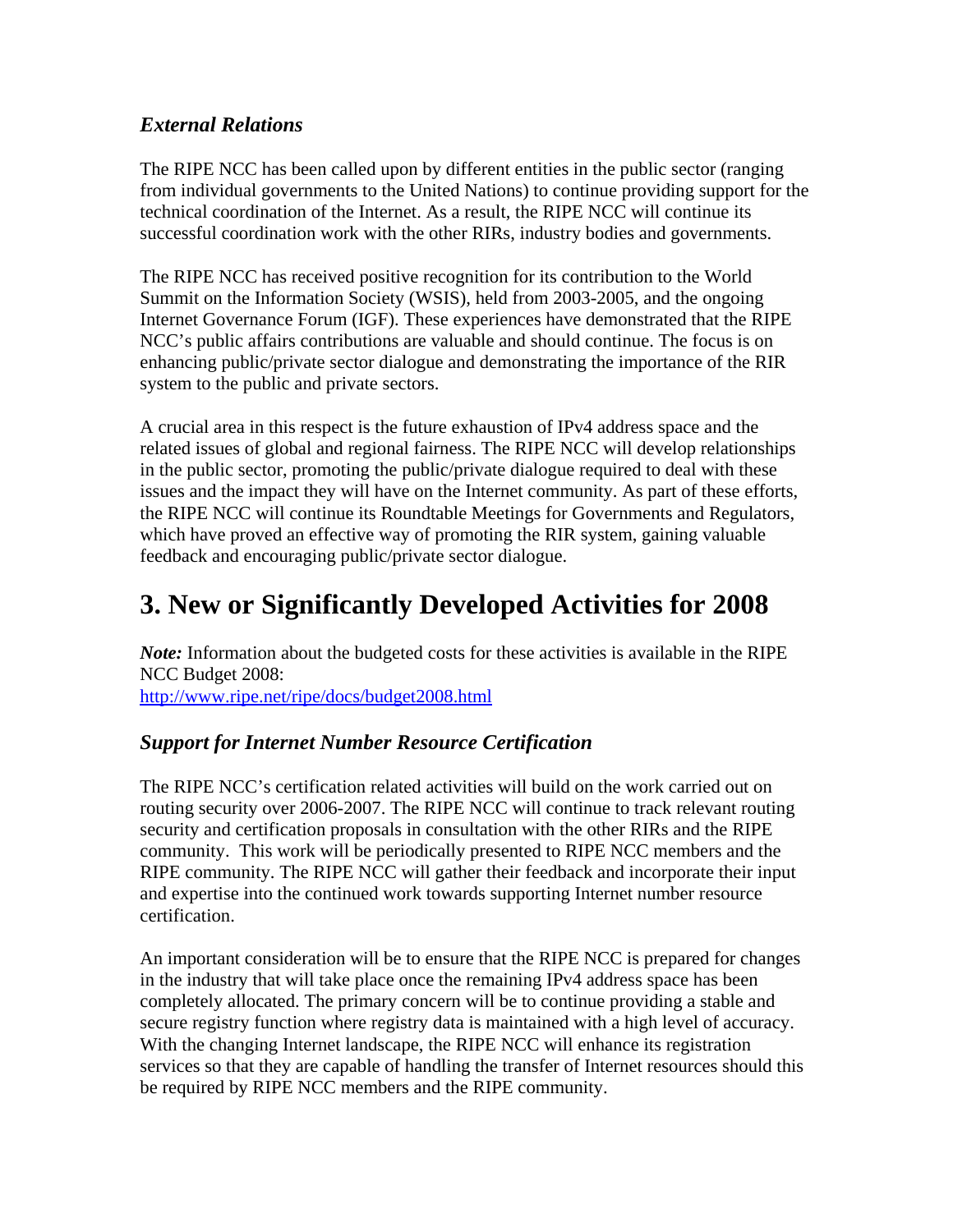As in the past, the registry function provided by the RIPE NCC will incorporate all procedural and technical elements that are needed in order to implement policies concerning IP address registration that are developed by the RIPE community.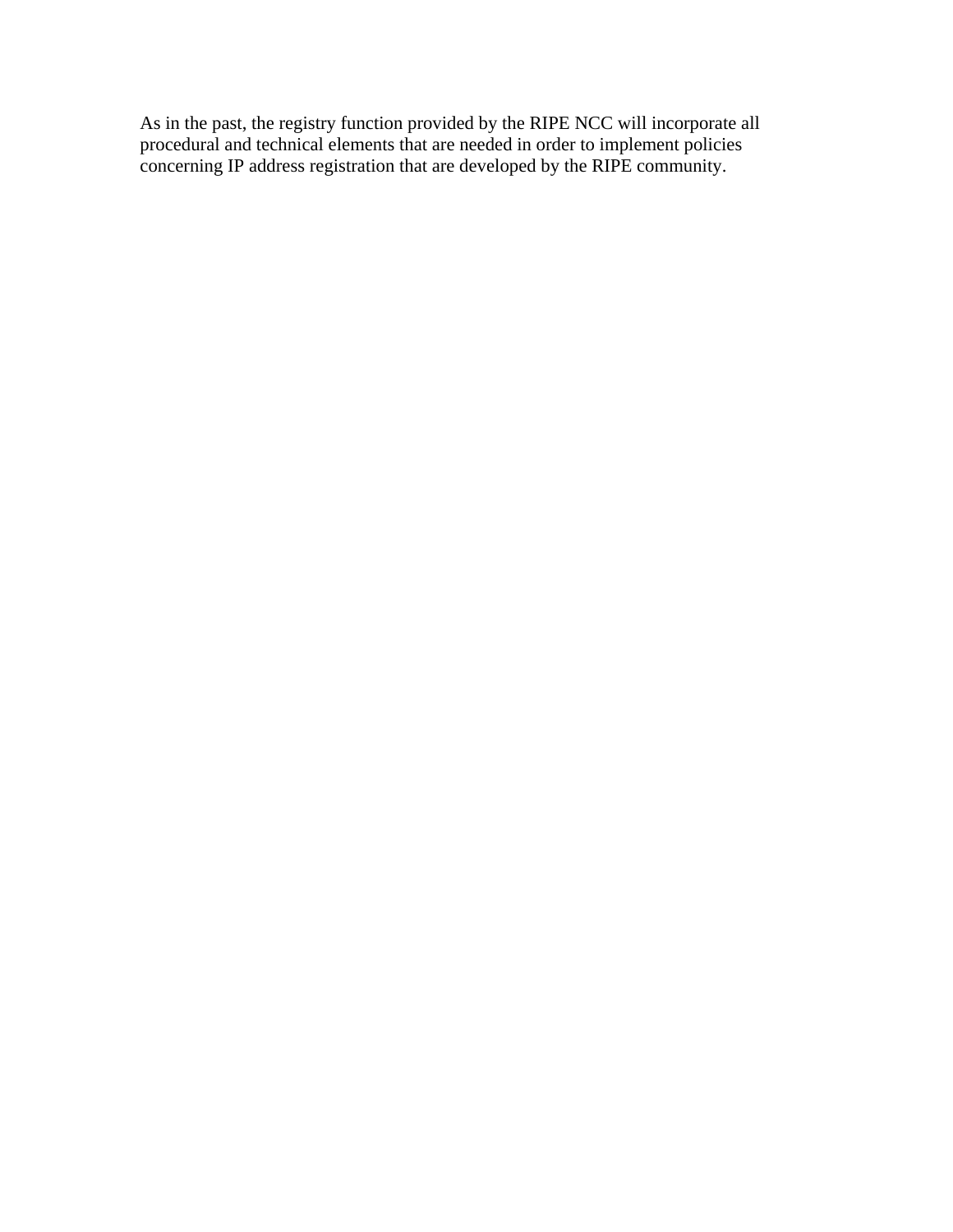## **4. Closure or Reduction of Activities**

The Deployment of Internet Security Infrastructure (DISI) activity has been integrated into activities focused on DNS Security (DNSSEC) and ongoing work on the certification of Internet number resources. As a result, the separate section on DISI (Section B:2.4 in the RIPE NCC Activity Plan 2007) has been removed from the list of the RIPE NCC's Ongoing Activities for 2008).

At the time of writing, the RIPE NCC does not foresee the closure or reduction of any other service or activity.

## **5. RIPE NCC Ongoing Activities**

Information on the RIPE NCC's ongoing activities (Membership Services, Coordination Activities and Information Services) is available in Section B of this document, RIPE NCC Ongoing Activities.

## **6. Unforeseen Activities**

The RIPE NCC will keep a reserve of resources to take up any activities that appear necessary during the course of the year. These activities are entirely unforeseen at the time of writing the RIPE NCC Activity Plan 2008 or have started recently and are not at the stage where they can be quantified as a budgeted activity. A quick, well-focused reaction to the changing environment and new requirements of the RIPE NCC members and other stakeholders has always been a strong point of the RIPE NCC.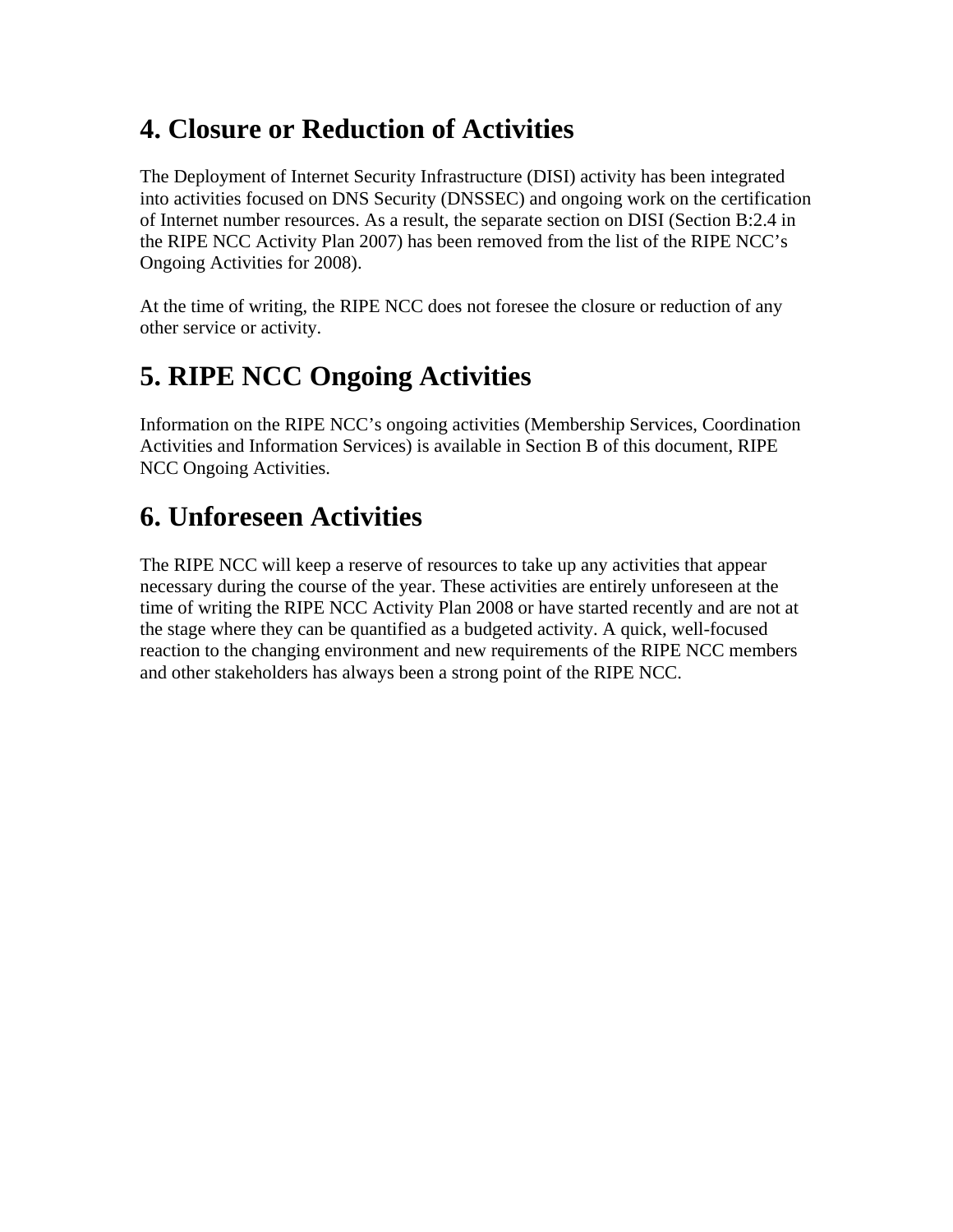# **Section B: RIPE NCC Ongoing Activities**

## **1.0 Membership Services**

The RIPE NCC aims to exceed its members' service expectations in the distribution of Internet resources. The purpose of these distribution activities is:

- To provide a fair, impartial distribution of Internet number resources guided by the RIPE community policies based on the goals of uniqueness, conservation and aggregation
- To actively maintain an accurate resource registry
- To provide accurate and valid Internet Registry resource data
- To support the RIPE community's bottom up, industry self-regulated model and the RIPE Policy Development Process (PDP)
- To provide guidance for internal procedures

## **1.1 Distribution and Management of Internet Number Resources**

In its role as a Regional Internet Registry (RIR), the RIPE NCC provides allocation and registration services to Local Internet Registries (LIRs) in Europe, the Middle East and Central Asia. The overall goal of the RIPE NCC's allocation and registration services is to provide fair, impartial and stable distribution of Internet number resources in its service region. The specific goals for the distribution of IP address space are:

- Uniqueness of IP addresses
- Aggregation of routing information
- Conservation of IP address space
- Procedure and policy definition for IP address space
- Registration of network management and contact information

## **1.1.1 IPv4 / IPv6 Address Space and Autonomous System (AS) Numbers**

#### **Description of Activity:**

The RIPE NCC allocates and assigns Internet number resources according to RIPE community policy.

The RIPE NCC allocates and assigns IPv4 and IPv6 address space to RIPE NCC members and other network operators. The RIPE NCC also assigns AS Numbers and registers these numbers and the initial associated routing policy, ensuring the uniqueness of AS Numbers and collecting data for the Routing Registry. From 2007, the RIPE NCC has assigned AS Numbers from both the 16-bit and 32-bit pools.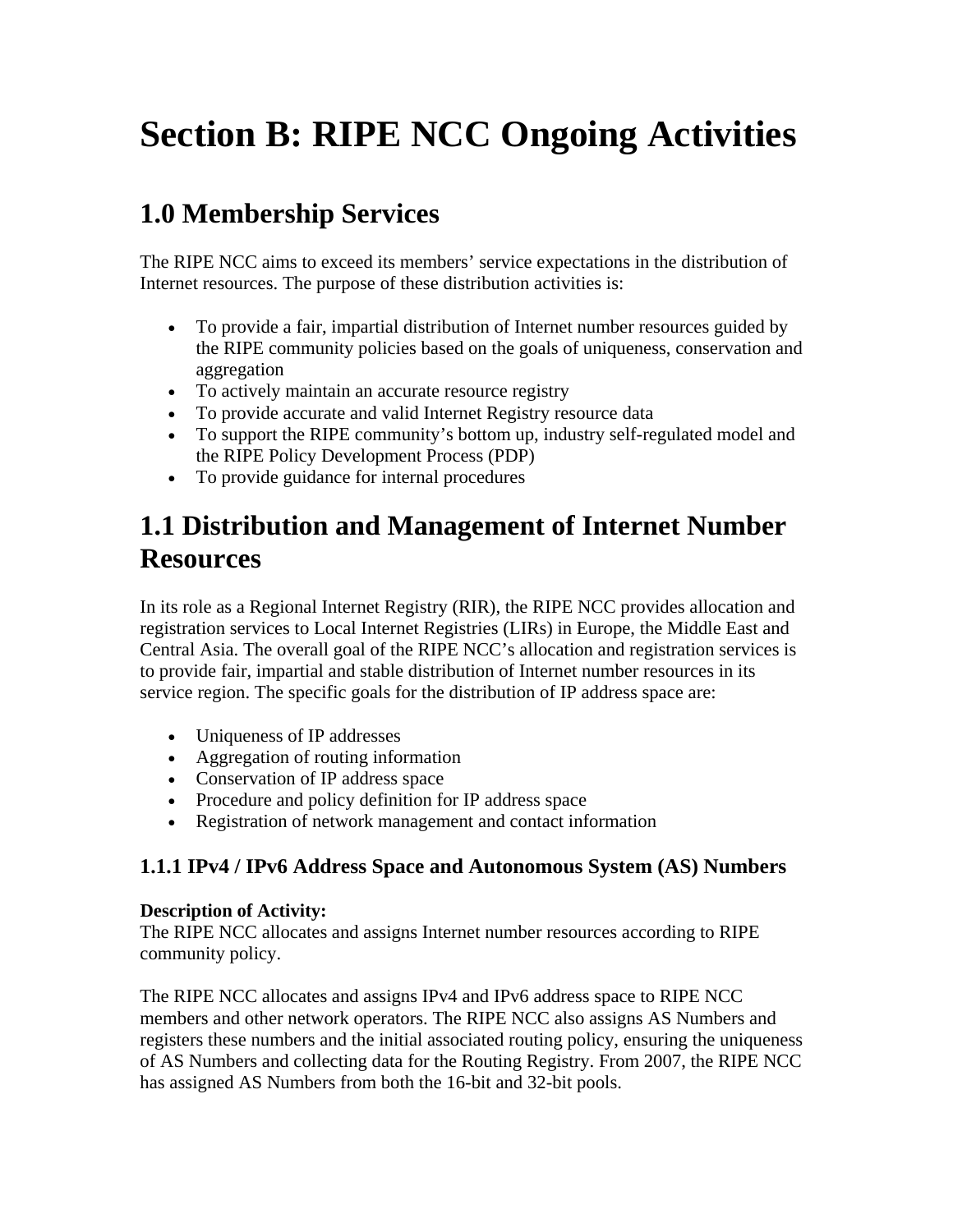- To ensure the fair distribution of Internet number resources
- To ensure the efficient use of IP address space and AS Numbers
- To facilitate the optimal aggregation of routing information
- To support members with the processes and procedures

## **1.1.2 Auditing and Data Accuracy**

### **Description of Activity:**

The RIPE NCC actively checks the quality and validity of Internet resource registry data. To ensure fair address space distribution, the RIPE NCC checks that appropriate assignment decisions are made. The RIPE NCC also makes regular reports on these activities to the RIPE community as well as producing statistics on address space usage.

## **Goal of Activity:**

- To promote a consistent and fair application of assignment criteria relating to the conservation of address space and aggregation of routing information
- To identify and improve any parts of the registration procedure that cause delays in order to improve service levels and response times
- To implement mechanisms to improve the quality, range and accessibility of the data the RIPE NCC provides relating to its allocation of Internet number resources to its members
- To provide high quality data on the allocation of Internet number resources that can reliably be used in the daily operations of ISPs

## **1.1.3 Policy Implementation (procedures)**

#### **Description of Activity:**

The RIPE NCC implements procedures as part of the RIPE Policy Development Process (PDP). New policy requests or requests for changes to be made to existing policies are discussed in the RIPE NCC Policy Implementation Coordination Group (PICG).

## **Goal of Activity:**

- To provide transparency and consistency of the procedures
- To provide procedural information and responses to the RIPE community
- To support and promote global Internet IP address policies
- To document and maintain a clear overview of new and changed policies

## **1.1.4 Project Support**

#### **Description of Activity:**

The RIPE NCC co-ordinates internal projects to support the range of activities related to the distribution of Internet resources.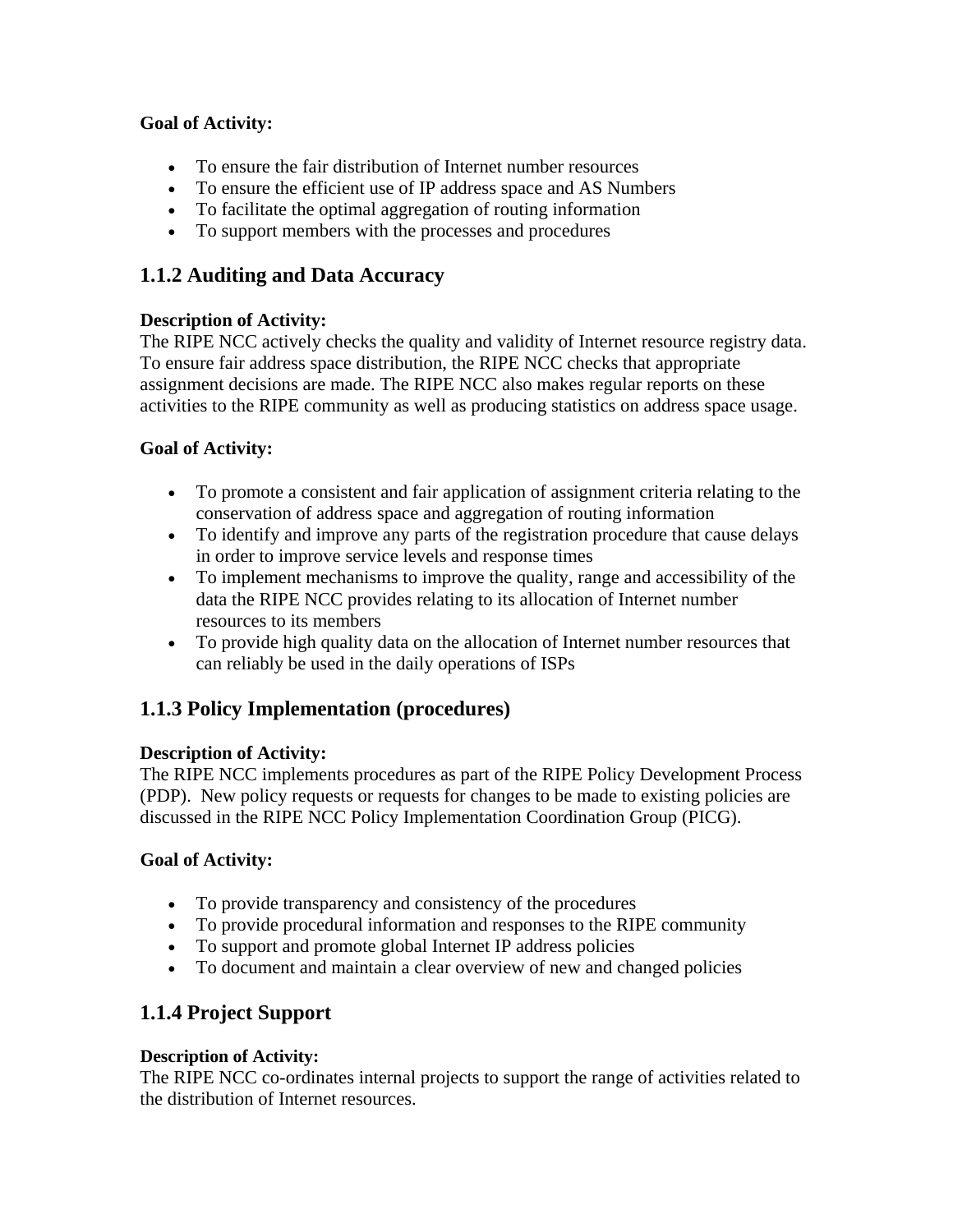- To implement policy requests
- To provide cross-departmental dedicated project support

## **1.2 Training Courses**

The RIPE NCC provides a range of courses to members and non-members, using a variety of teacher-based courses and additional training strategies.

The RIPE NCC makes continued efforts to reach a broader audience, particularly members who are unable to attend RIPE NCC training courses due to geographical, financial, scheduling or other constraints. These efforts include developing online modules that cover a range of RIPE NCC procedures and the RIPE Policy Development Process (PDP).

The RIPE NCC provides the following courses to its members for free:

- LIR Training Course
- DNS for LIRs Training Course
- Routing Registry Training Course

## **1.2.1 LIR Training Course**

#### **Description of Activity:**

The Local Internet Registry (LIR) Training Course is a one-day introduction to the procedures and policies related to obtaining and distributing Internet number resources from the RIPE NCC, operating an LIR and using the RIPE Database. The training material is regularly updated to make sure that LIRs are aware of any recent policy changes decided by the RIPE community.

#### **Goal of Activity:**

- To help members send correctly prepared Internet number resource requests to the RIPE NCC
- To help ensure a more timely completion of these requests
- To explain the correct procedure for registering and updating registry data relating to Internet number resources
- To create awareness for the RIPE Policy Development Process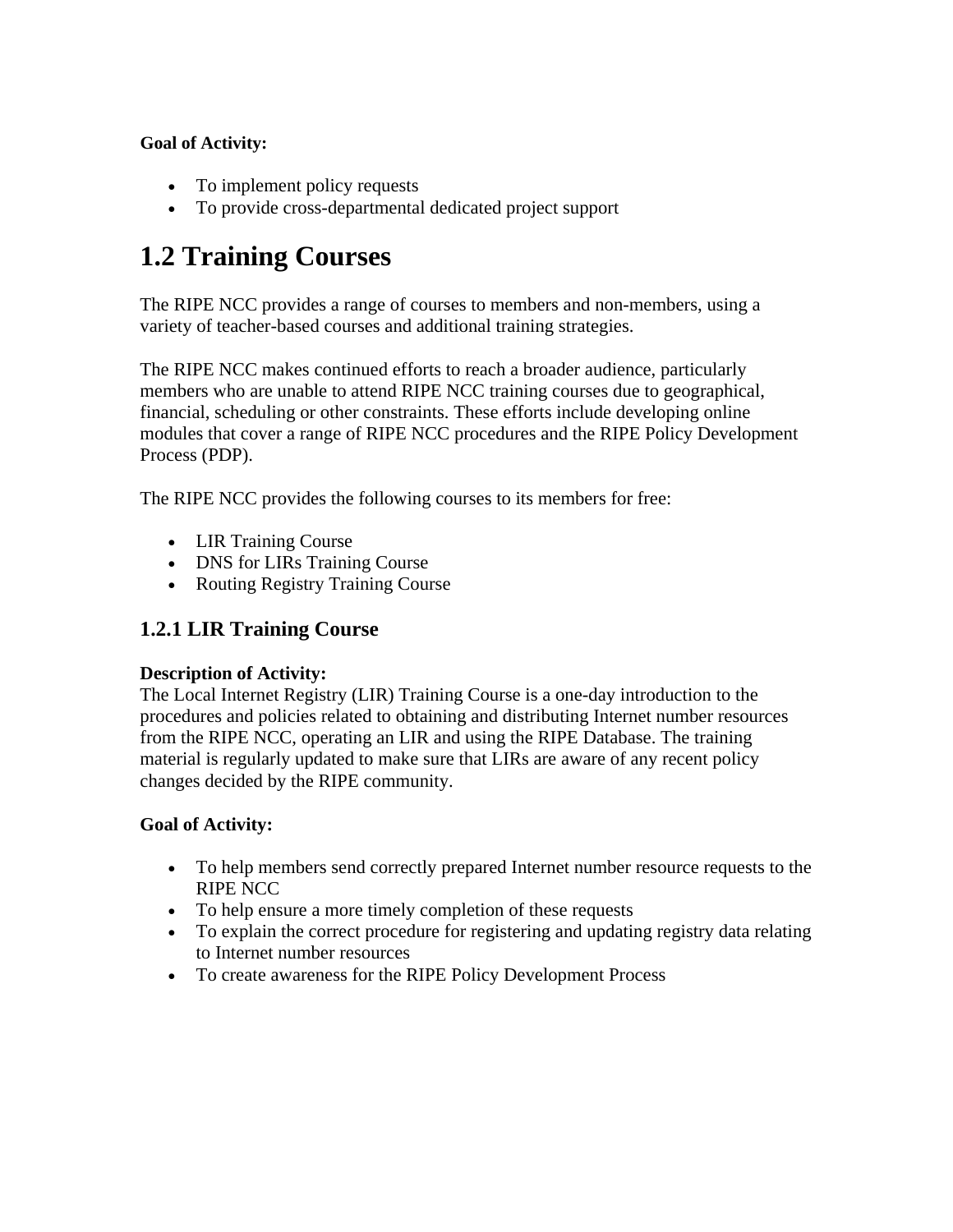## **1.2.2 DNS for LIRs Training Course**

#### **Description of Activity:**

This course provides an introduction to reverse DNS (rDNS) procedures and checks, as well as giving information about DNS Monitoring (DNSMON), K-root and anycasting. The course also covers DNSSEC and the specific procedures set up by the RIPE NCC to secure the in-addr.arpa zones.

#### **Goal of Activity:**

• To provide LIRs with information about the different DNS-related services offered by the RIPE NCC

## **1.2.3 Routing Registry Training Course**

#### **Description of Activity:**

The Routing Registry Training Course covers Internet Routing Registry (IRR) usage, related tools and Routing Policy Specification Language (RPSL).

#### **Goal of Activity:**

• To provide an introduction to the Internet Routing Registry (IRR) usage, related tools, Routing Policy Specification Language (RPSL) and the RIPE NCC Routing Information Service (RIS)

## **1.3 Customer Services**

The purpose of the RIPE NCC's Customer Services is to take ownership of first line enquiries and requests, managing each request correctly and efficiently while communicating all necessary details. In order to ensure the complete satisfaction of its members, the RIPE NCC focuses on the following Customer Services goals:

- Act as the general first line contact point for the RIPE NCC as a whole (questions, feedback, issues and problems)
- Bring new members up to speed so that they can request resources and make use of other RIPE NCC services
- Consolidate customer support services and facilitate the coordination of consistent internal and external service levels
- Answer general member and public enquiries, providing a good resolution in the shortest possible time and escalate when appropriate (following agreed Service Level Agreements)
- Provide the first interface between the RIPE NCC and potential and new members
- Handle all phone, mail and e-mail enquiries in a professional manner
- Create standard answers for frequently asked questions
- Document service quality measures and targets and provide reporting on this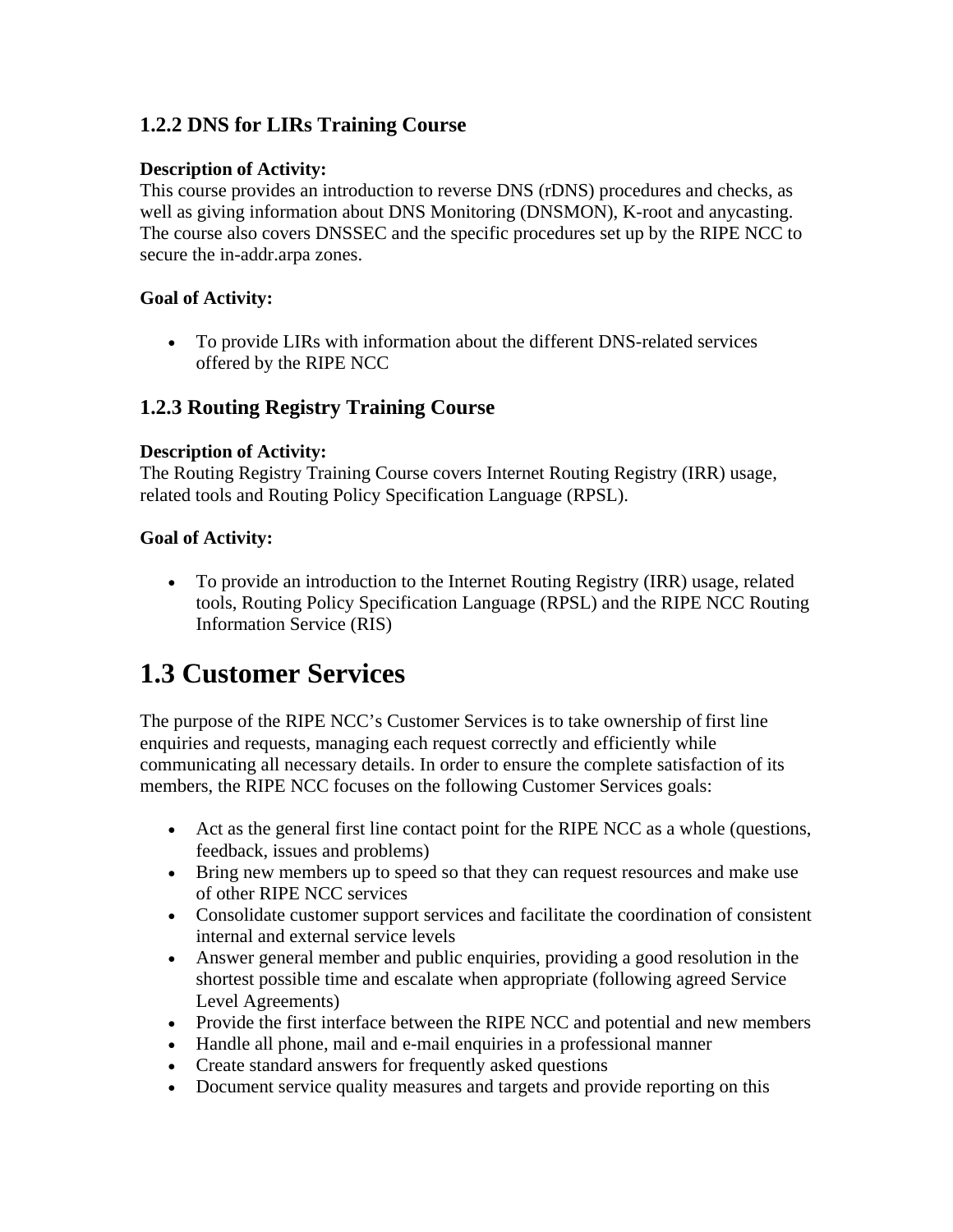## **1.3.1 New LIR Support**

#### **Description of Activity:**

The RIPE NCC gives initial support to LIRs during their set-up phase. Information and support is also extended to potential LIRs.

### **Goal of Activity:**

- To support new LIRs during their set-up phase by introducing them to the relevant tools, procedures and guidelines
- To give potential LIRs enough information to make an informed choice as to whether or not they become an LIR
- To prepare LIRs so that they are able to make use of the RIPE NCC's services

## **1.3.2 Billing and Administration Support**

#### **Description of Activity:**

The RIPE NCC provides billing and administrative support for existing and potential LIRs.

#### **Goal of Activity:**

- To provide support for billing questions, invoicing (invoices, reminders) and the merger/closure of LIRs
- To provide support for contract-related issues such as LIR name changes and mergers

## **1.3.3 Database User Support**

#### **Description of Activity:**

The RIPE NCC provides user support for the RIPE Database and related services. This includes incident handling and problem resolution as well as responding to user questions and comments.

#### **Goal of Activity:**

- To provide first line user support for the RIPE Database and related services
- To continuously collect user feedback regarding these services
- To report on Service Level Agreement (SLA) adherence
- To create standard answers for frequently asked questions

## **1.3.4 DNS and Reverse DNS (First Line Support)**

#### **Description of Activity:**

The RIPE NCC provides DNS coordination and support activities as well as reverse DNS service for IPv4 and IPv6 address space managed by the RIPE NCC.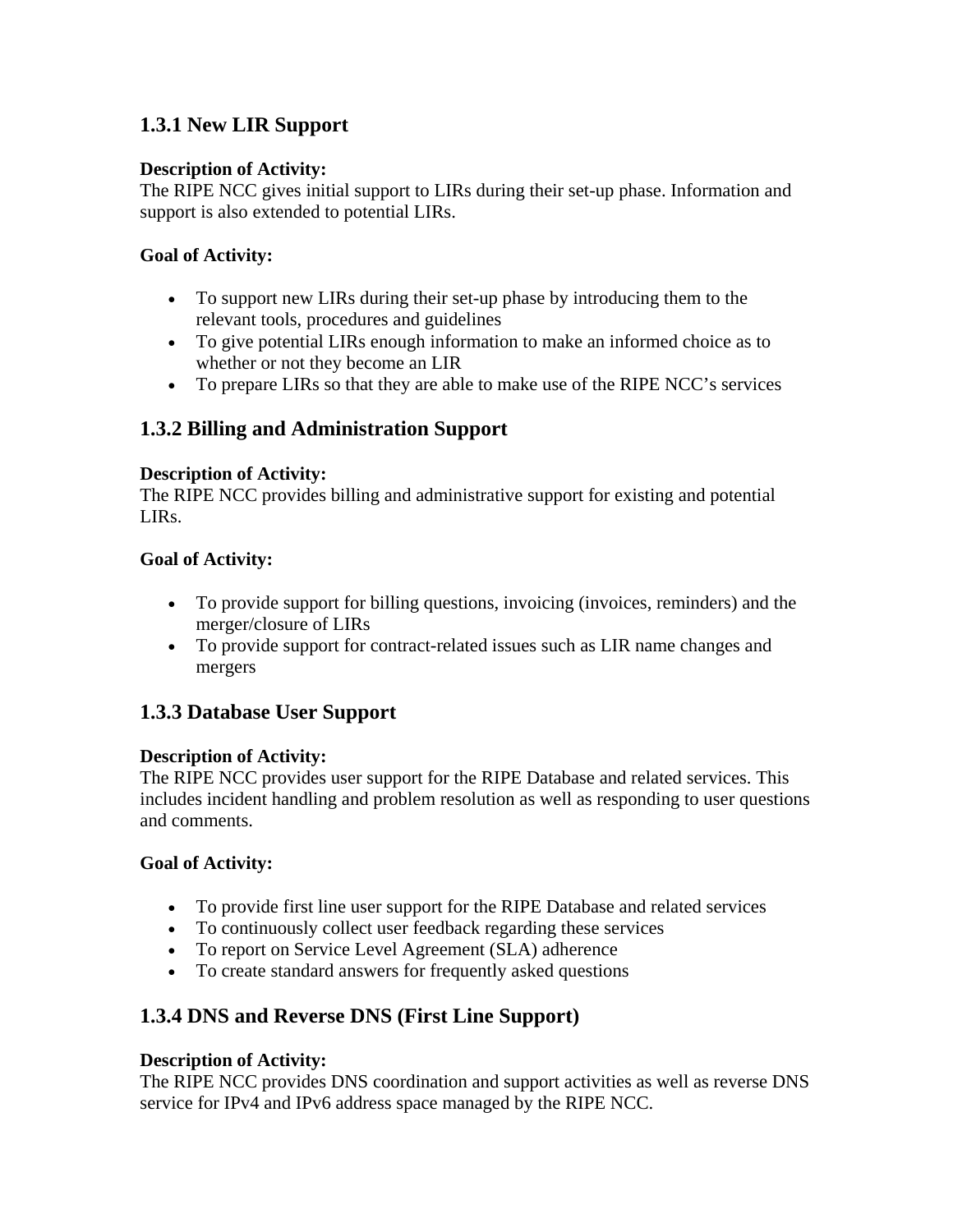- To provide first line user support for the DNS, Reverse DNS and related services
- To continuously collect user feedback regarding these services
- To report on SLA adherence
- To create standard answers for frequently asked questions

## **1.4 RIPE NCC Interaction Mechanisms**

The RIPE NCC provides flexible and convenient ways for LIRs and others from the Internet community to interact with the RIPE NCC's systems. There is a specific focus on the security aspects of such interactions to ensure privacy and authentication wherever needed.

## **1.4.1 Customer Service Centre**

### **Description of Activity:**

At RIPE Meetings the RIPE NCC provides staff who are available for face-to-face consultation about:

- Internet resource requests (IPv4, IPv6, Autonomous System Numbers)
- The RIPE Database
- Changes to registry file information
- Invoice and billing queries
- RIPE NCC Training Courses and the RIPE NCC E-Learning Centre
- The Routing Information Service (RIS) and BGPlay
- Reverse DNS setup, DNSSEC, DNSMON, K-root, the Test Traffic Measurements (TTM) service, and e-mail services
- How to become a Local Internet Registry (LIR)
- The RIPE NCC and its services

## **Goal of Activity:**

- To assist members and the RIPE community in any outstanding issues
- To promote greater cooperation between the RIPE NCC, its members and the RIPE community

## **1.4.2 RIPE NCC LIR Portal**

#### **Description of Activity:**

The purpose of the LIR Portal is to give LIRs an easy-to-use web interface for accessing RIPE NCC services, for managing their registry's data and for making queries and updates. The LIR Portal is also used by the RIPE NCC to make important announcements to RIPE NCC members and for collection of valuable feedback through a range of member surveys.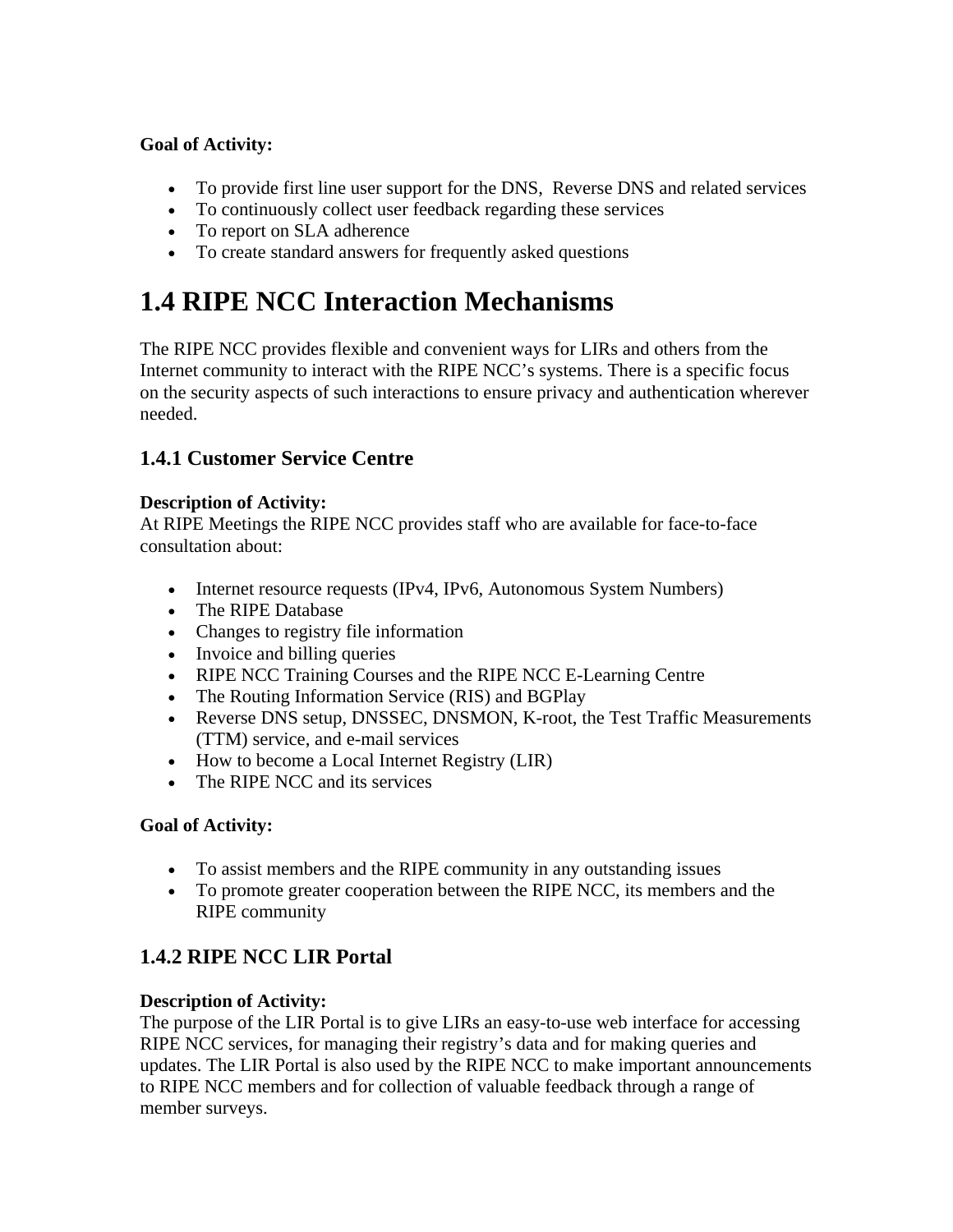- To enable members to receive Internet number resources in a timely fashion by improving the request, evaluation and approval process
- To enable members to manage their registry data and make queries and updates

## **2. Coordination Activities**

## **2.1 RIPE Database: Maintenance and Development**

The RIPE Database contains registration details of IP addresses and AS Numbers used by networks based in the RIPE NCC service region.

It shows the organisations that hold the resources, where the allocations were made and contact details for the networks. The organisations that hold those resources are responsible for updating their information in the RIPE Database.

An Internet Routing Registry (IRR), primarily for the RIPE NCC region, is also part of the RIPE Database.

The information in the RIPE Database is used by a range of people, including network engineers, system administrators, researchers and End Users for various purposes such as network troubleshooting or determining abuse contacts. In most cases these users are not RIPE NCC members.

The RIPE NCC regularly makes improvements to the interface for the RIPE Database in order to provide users with more useful features and easier ways to update the database. The RIPE NCC also makes continued efforts to improve the accuracy and the usefulness of the data in the RIPE Database.

The RIPE NCC implements community-driven changes as they arise, making software and system modifications in response to feedback from users and decisions made by the RIPE community.

## **2.1.1 User support and software maintenance**

#### **Description of Activity:**

The RIPE NCC provides user support for the database and related services. This includes incident handling and problem resolution as well as responding to user questions and comments.

The RIPE NCC also performs regular software maintenance activities including bug fixes and minor modifications. The results of these software development efforts are made publicly available.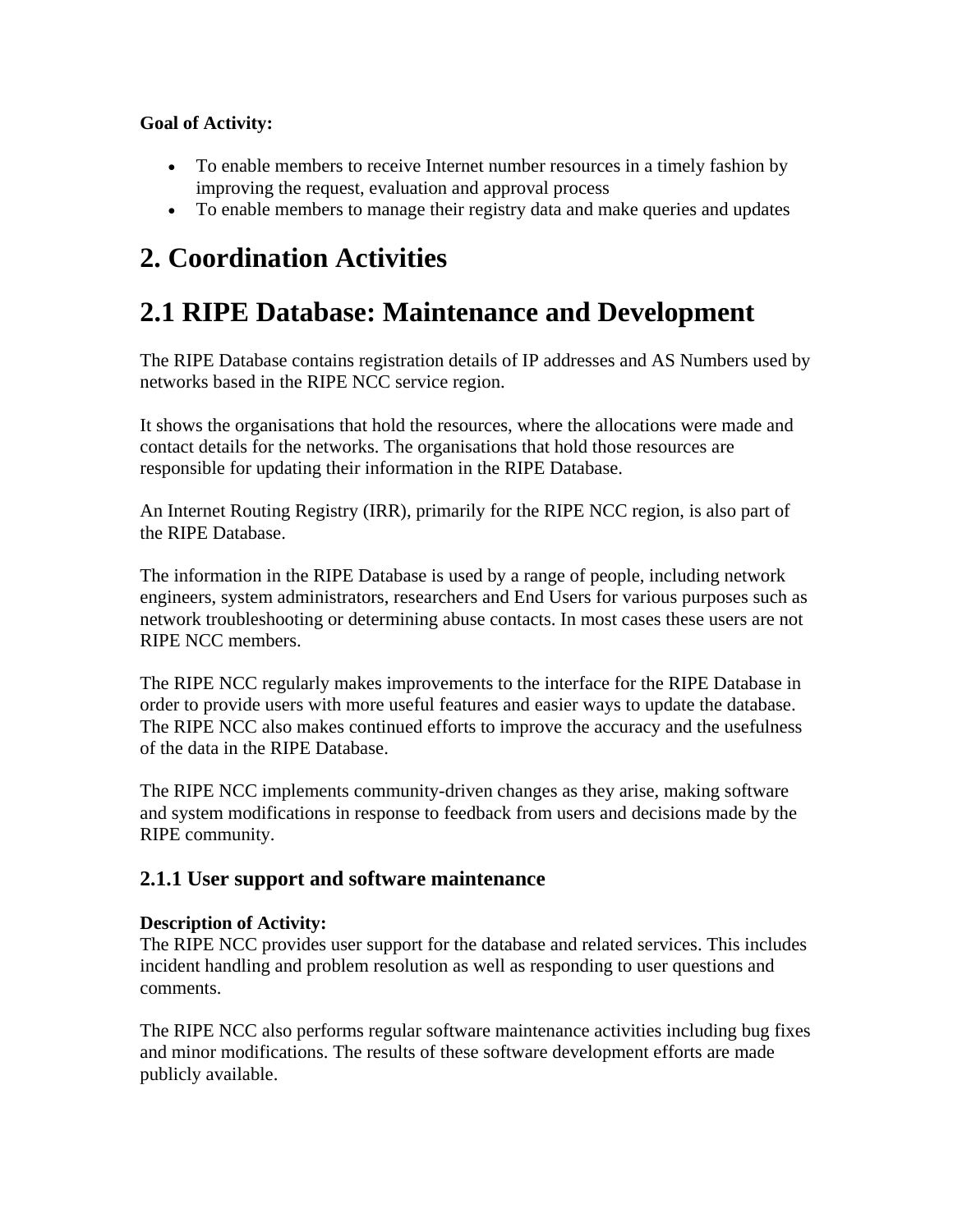This activity includes the maintenance and improvement of documentation associated with the RIPE Database.

### **Goal of Activity:**

- To provide user support for the RIPE Database and related services
- To continuously collect user feedback regarding the service
- To keep the user community informed about new developments as well as planned and emergency maintenance
- To ensure the high quality of the system software and the reliable operation of the database and related services

## **2.1.2 Internet Registry Information Service (IRIS)**

### **Description of Activity:**

The IRIS operates using the protocol developed by the IETF Cross Registry Information Service Protocol (CRISP) Working Group. The RIPE NCC publishes the parts of the RIPE Database related to the address registry through the IRIS server. The RIPE NCC continues to work on server implementation and client tools in coordination with other RIRs and client tool authors.

### **Goal of Activity:**

- To support the widespread adoption of IRIS
- To allow users to look up IP address ranges or AS Numbers using a tool based on industry standards
- To facilitate development of a RIR-wide system for global address registry lookups

## **2.1.3 New Database Features**

#### **Description of Activity:**

The RIPE NCC designs and implements new database features as requested by the user community or proposed by the RIPE NCC. It performs the development work based on the priorities established in the appropriate RIPE Working Groups.

## **Goal of Activity:**

• To provide new features to the RIPE Database as the user community expresses the need for them

## **2.2 RIPE**

The RIPE NCC supports the RIPE community through technical and administrative coordination.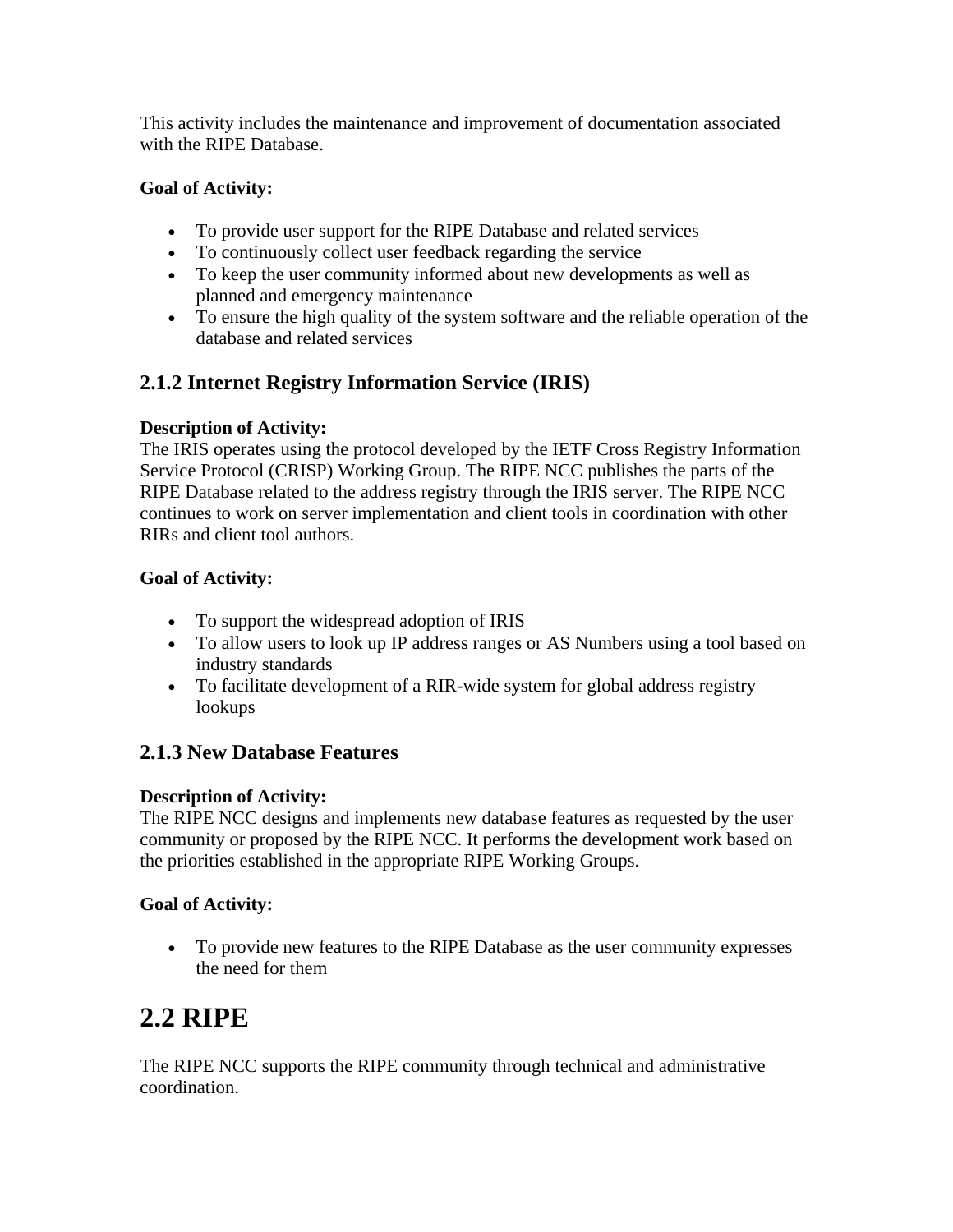## **2.2.1 RIPE Meetings**

#### **Description of Activity:**

The RIPE NCC organises RIPE Meetings, providing all administrative and technical support.

### **Goal of Activity:**

- To support the open, bottom-up, industry self-regulatory structure common to all RIR communities in managing Internet number resources
- To stimulate the participation of the RIPE community and other stakeholders in the IP policy-making process and the technical coordination of IP networking
- To contribute to the stable operation of the RIPE NCC by allowing for guidance and advice from the RIPE Working Groups
- To enable attendees to provide input and feedback on the RIPE NCC Activity Plan

## **2.2.2 Supporting the RIPE Policy Development Process (PDP)**

#### **Description of Activity:**

Anyone interested in the well-being of the Internet may propose a policy within the RIPE community forum and take part in the related discussions. The RIPE NCC supports the PDP by giving administrative support.

#### **Goal of Activity:**

- To make it easy to follow and to participate in policy development
- To ease the process of proposing policy change
- To make it easier to understand the text of policy documents
- To support the discussions by providing relevant facts, statistics and an assessment of the work involved in the implementation of a proposal
- To make the status and history of policy proposals clear

## **2.3 Mailing List Management**

The RIPE NCC maintains a number of high volume external mailing lists. The processing of mailing list traffic is constantly monitored. Efforts are made to support subscribers with problems and to reduce or control the spam on external mailing lists so that they can be easily and efficiently moderated without losing any End User functionality.

The goal is to ensure the exchange of information among the RIPE community and the RIPE NCC membership, as well as to provide support for subscribers of the RIPE and RIPE NCC mailing lists.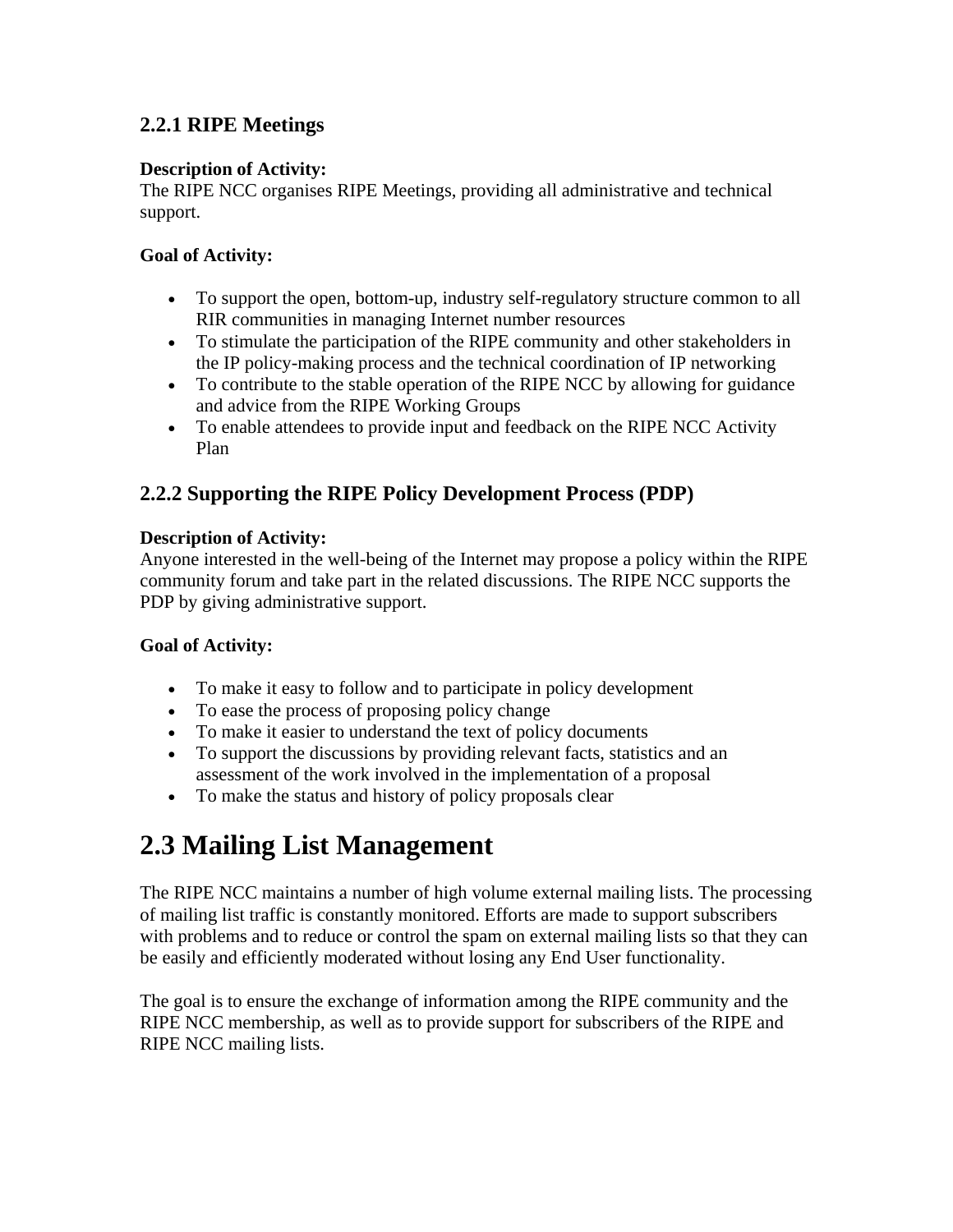## **2.4 Domain Name System (DNS) Coordination**

The RIPE NCC provides DNS coordination and support activities as well as reverse DNS service for IPv4 and IPv6 address space managed by the RIPE NCC.

For reverse DNS associated with address space managed by other RIRs, the RIPE NCC provides secondary DNS to support the reliability of reverse lookups.

The scalability of the DNS infrastructure for secondary, reverse and primary DNS services is improved based on the requirements specific to each of these services. The purpose of these activities is to maintain and improve the operations of an efficient, responsive and robust DNS service.

## **2.4.1 Reverse DNS**

### **Description of Activity:**

The RIPE NCC delegates reverse DNS zones for the address ranges managed by the RIPE NCC. To support this service, the RIPE NCC provides a reliable authoritative name server and checks all zones under its responsibility to ensure they are properly set up and functioning correctly.

As part of its efforts in the area of DNSSEC deployment, the RIPE NCC publishes signed zones and provides tools for users to secure delegations received from the RIPE NCC. In addition, the RIPE NCC shares experience through publishing operational white papers, documentation and software toolkits.

#### **Goal of Activity:**

- To support the proper address-to-name mapping for addresses allocated to the RIPE NCC
- To provide reliable and secure reverse DNS services
- To support the operation and maintenance of DNSSEC

## **2.4.2 Operating the K-root Name Server**

#### **Description of Activity:**

The RIPE NCC operates the K-root server. Root name servers are a crucial part of the Internet DNS infrastructure. The RIPE NCC has operated the K-root server since 1997 when the first server was installed at the London Internet Exchange (LINX) in the United Kingdom.

Since 2003, the RIPE NCC has been deploying anycast instances of the K-root server with local reachability. The RIPE NCC has also deployed five global nodes of the K-root name server. The RIPE NCC collects and analyses data to determine the performance of the K-root anycast nodes that have been deployed.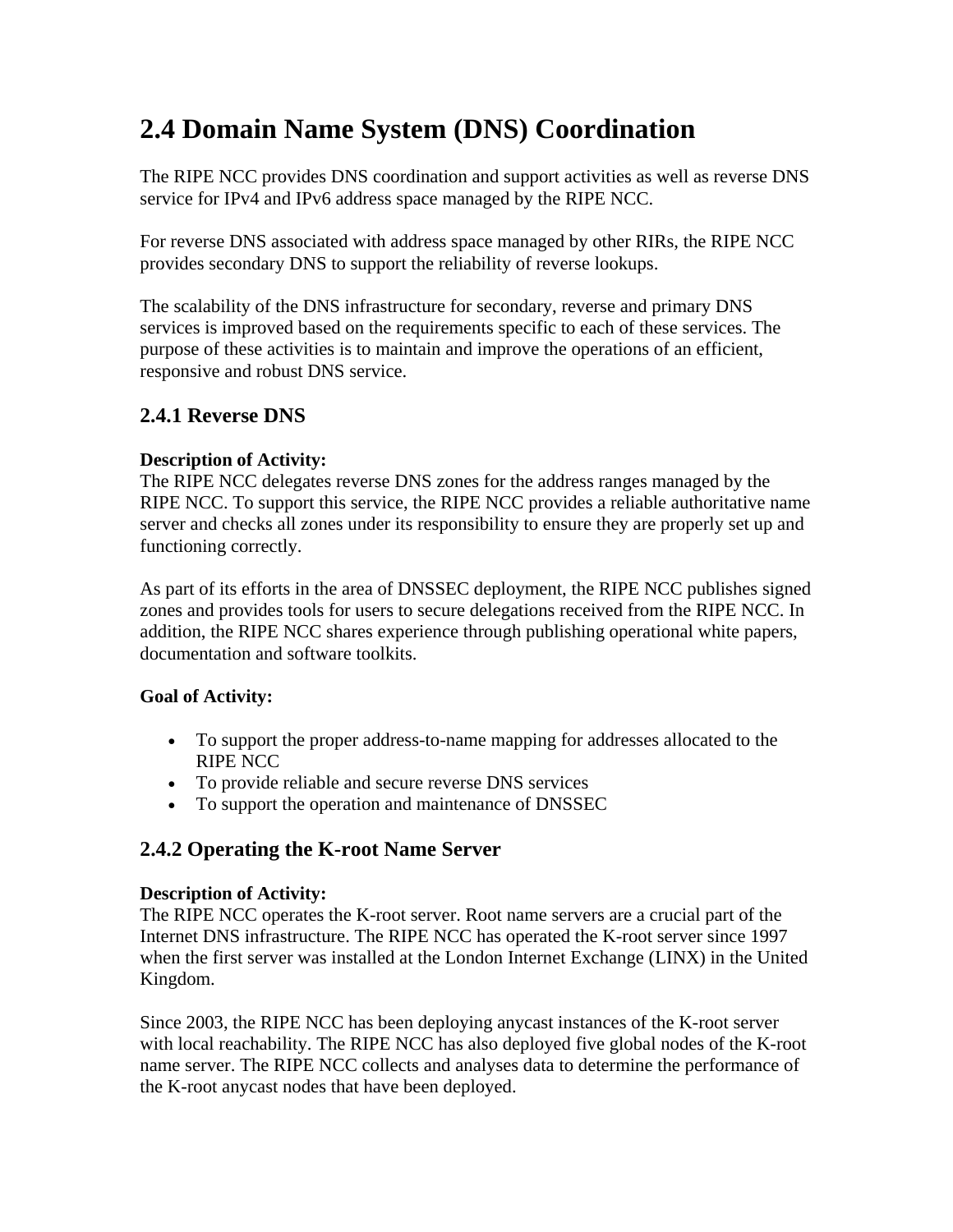- To improve the resiliency, efficiency, security and quality of the K-root service
- To isolate the impact of an "external" Denial of Service (DoS) attack and localise the impact of a "local" DoS attack
- To efficiently maintain the network of anycast instances of K-root by monitoring network and instance problems, performing trend analysis and determining if, and where, other anycast nodes should be deployed

## **2.4.3 Secondary DNS Service**

### **Description of Activity:**

The RIPE NCC offers a secondary name service to the other Regional Internet Registries along with some country code Top-Level Domain (ccTLD) administrators, although it no longer provides this service to well-established ccTLDs.

### **Goal of Activity:**

• To support the stability of the global DNS by offering a professional and stable service to the other Regional Internet Registries and developing ccTLD operators that require it

## **2.4.4 DNS Services in the e164.arpa Domain**

#### **Description of Activity:**

The Internet Architecture Board (IAB) has an agreement with the RIPE NCC under which the RIPE NCC provides technical operation of the e164.arpa domain. This domain implements support in the DNS for the ENUM protocol, allowing mapping of telephone numbers to domain names in order to help facilitate such services as Voice over IP (VoIP).

#### **Goal of Activity:**

• To support operations of one of the systems required for the deployment of the ENUM protocol, promoting increased integration between the Internet and services provided through the traditional telephony infrastructure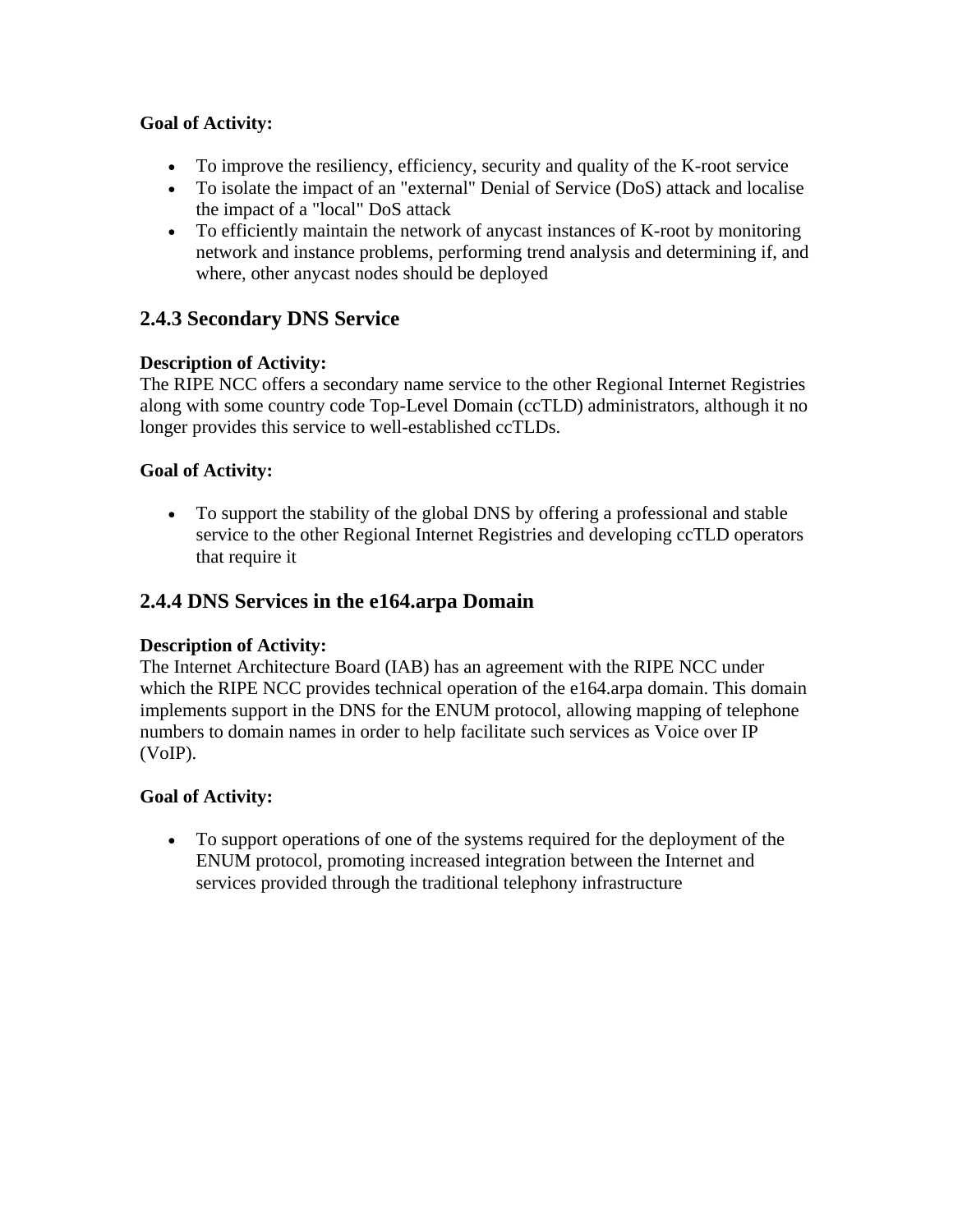## **2.5 Reporting on RIPE NCC and RIPE Activities and Developments**

The RIPE NCC reports on its activities and RIPE developments using a variety of media:

- The RIPE NCC website
- The RIPE NCC Annual Report, including financial statements
- The RIPE NCC Member Update newsletter (distributed to the membership one month prior to each RIPE Meeting)
- E-mail reporting to RIPE NCC members and interested parties
- RIPE Meetings, RIPE NCC Regional Meetings and Roundtable Meetings

The goal of the RIPE NCC's reporting activities is to provide the membership and other interested parties with open, detailed information about the ongoing activities of the RIPE NCC and its role in Internet administration. It also furthers the RIPE NCC's efforts to communicate more effectively with its membership and stakeholders and to increase participation in RIPE.

## **2.5.1 Annual Report**

## **Description of Activity:**

The RIPE NCC Annual Report, including financial statements, is published in advance of the RIPE NCC General Meeting (GM).

## **Goal of Activity:**

• To provide a full account of the RIPE NCC's activities in the previous year and audited financial statements for RIPE NCC members to vote on at the GM

## **2.5.2 Minutes and Reports from RIPE Meetings**

## **Description of Activity:**

The RIPE NCC provides minutes of RIPE Working Group and Plenary sessions at RIPE Meetings, including links to relevant presentations.

In addition, the RIPE NCC provides reports after each RIPE Meeting that summarise the highlights and actions that came out of the meeting.

## **Goal of Activity:**

• To keep the RIPE community, the RIPE NCC membership and other interested parties up-to-date with the decisions and discussions that took place at the previous RIPE Meeting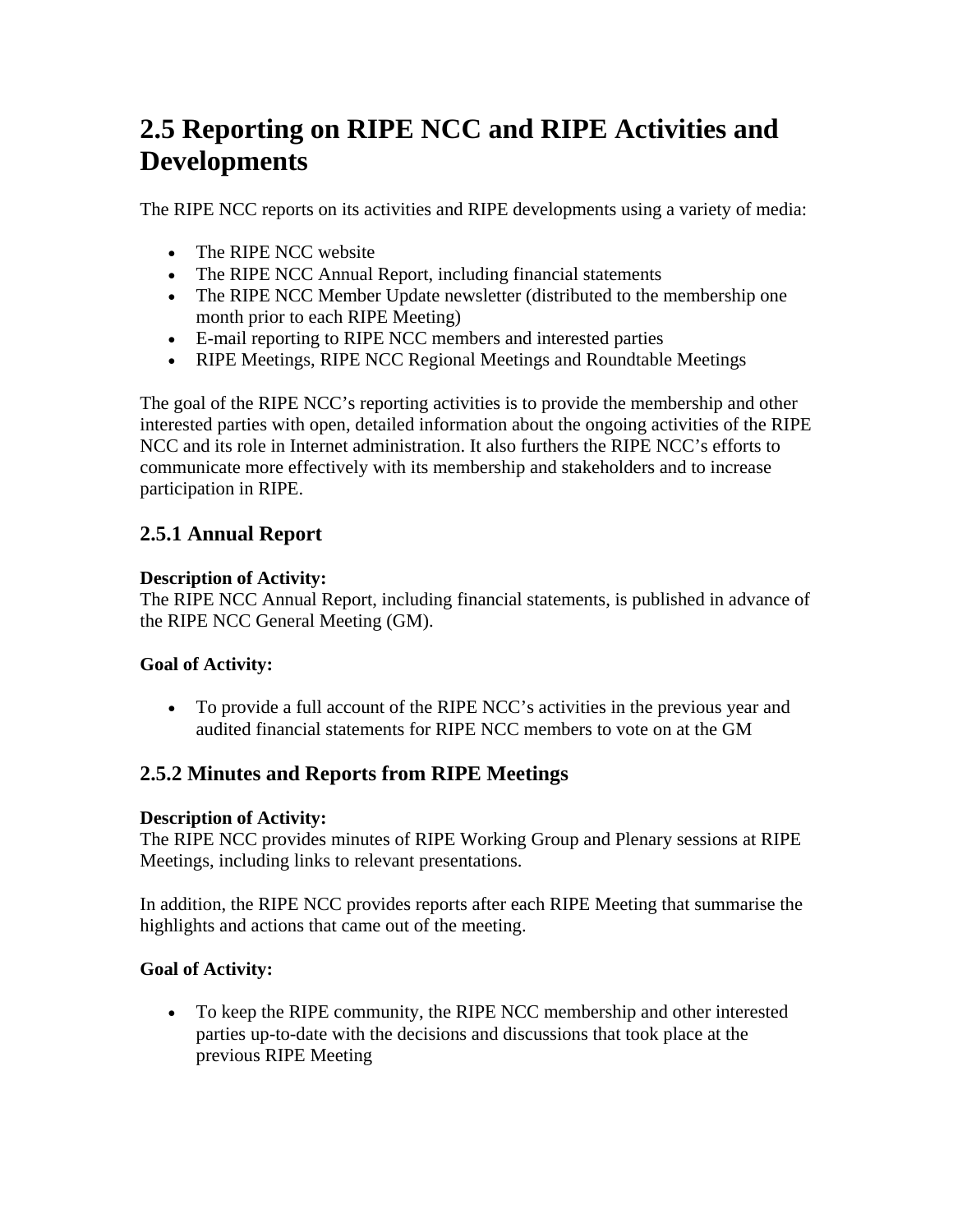## **2.5.3 RIPE NCC Member Update**

#### **Description of Activity:**

The Member Update publication fulfils a request made by members in the 2002 RIPE NCC Membership Survey by providing information on the RIPE NCC and the development and performance of its services to the membership. It also provides updates on policy development issues affecting the RIPE community.

#### **Goal of Activity:**

• To publish and distribute the latest Member Update at least four weeks prior to each RIPE Meeting

## **2.6 RIPE NCC External Relations**

The purpose of the RIPE NCC's external relations activities is to:

- Support and represent the interests of the RIPE NCC's membership and the RIPE community
- Communicate the RIPE NCC's role in IP address management and the technical coordination of the Internet
- Win continued support for RIPE's long-established, bottom-up, industry selfregulation and promote the open structures and processes in which RIPE and the RIPE NCC operate
- Ensure that the RIPE NCC and the RIPE community continue to play an effective role in the further formalisation of Internet administration, particularly technical coordination and the development of policy related to Internet number resource distribution

## **2.6.1 Coordination with Governments and Regulators**

#### **Description of Activity:**

Building on its position as a neutral and trusted organisation with proven expertise in the technical coordination of IP networking, the RIPE NCC continues to develop relations with government and regulator representatives. This is part of continued efforts to enhance the cooperation between the public and private sector regarding Internet management issues.

The RIPE NCC facilitates Roundtable Meetings to discuss Internet management issues relevant to governments and regulators. The Roundtable Meetings provide a chance for attendees to learn more about how to participate in IP address management policymaking. High-level discussions of topics such as IP address space management and root server operations also provide attendees with an overview of the main elements involved in the technical coordination of the Internet.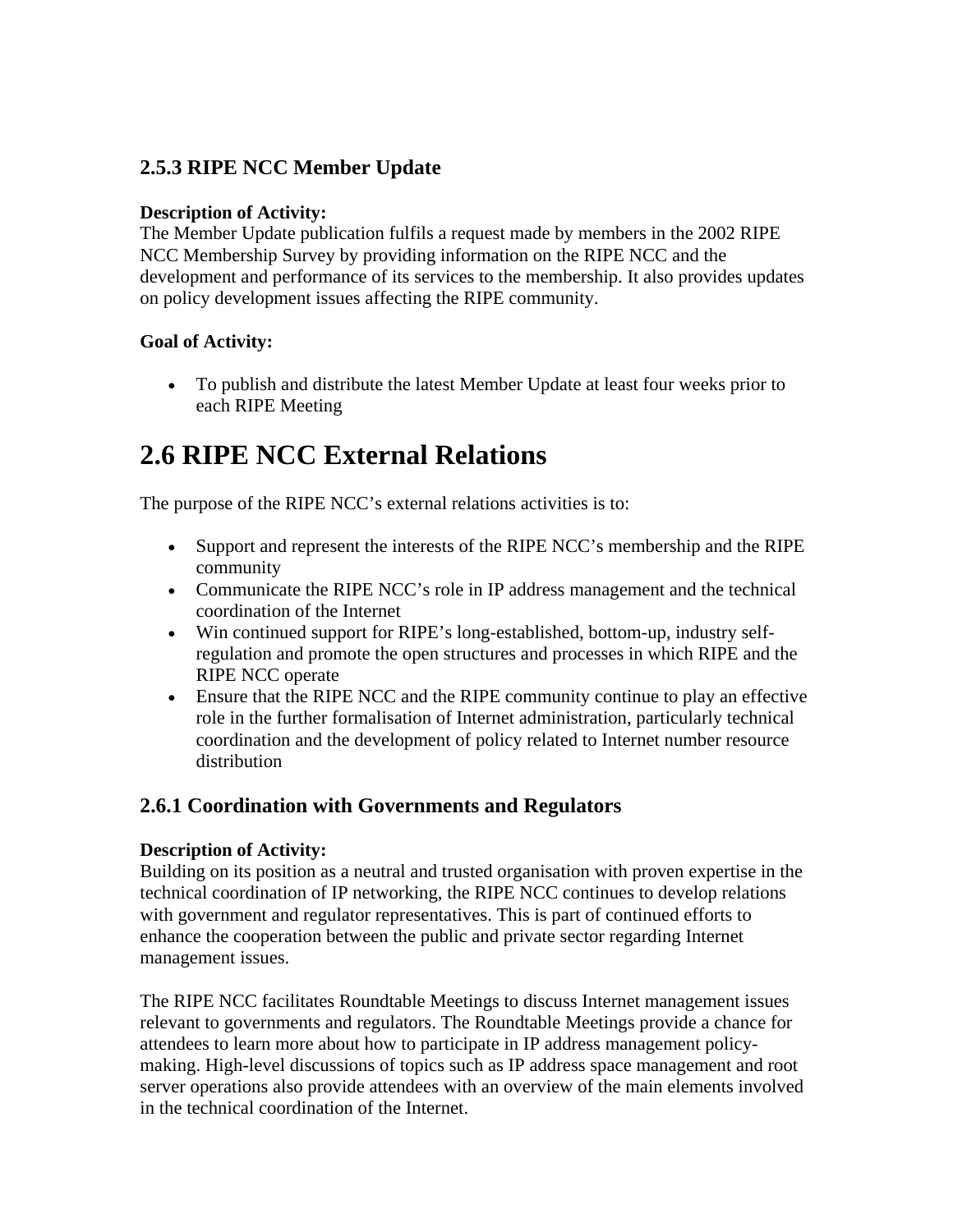- To develop close contact with governments and regulators with an interest in the technical coordination of IP networking
- To explain the proven, long-standing industry self-regulatory structures of the RIRs and secure continued support for the existing registry process
- To communicate the principles of Internet industry self-regulation to policy makers in the public and the private sector, and to encourage well-informed decisions
- To encourage the participation of public and private sectors in the formation of policies related to Internet number resource distribution
- To bring together the public and private sector to discuss IP networking issues

## **2.6.2 Coordination with Industry Bodies**

### **Description of Activity:**

The RIPE NCC continues to support and represent the interests of its membership and the RIPE community to Internet industry groups. The main goals of these outreach activities remain the promotion of the open, bottom-up, industry self-regulatory structure common to all RIR communities in managing Internet number resources as well as the general technical coordination needed to support the stable operation of the Internet.

The RIPE NCC represents the interest of its members and the RIPE community by actively participating in various industry-related forums and meetings.

## **Goal of Activity:**

- To increase the awareness of RIPE and the RIPE NCC with existing and new players in the Internet community
- To ensure that the RIPE NCC continues to play an effective role in the further formalisation of Internet administration

## **2.6.3 RIPE NCC E-Learning Centre**

The RIPE NCC provides a range of courses to members and non-members, using a variety of teacher-based courses and additional training strategies.

The RIPE NCC provides an E-Learning Centre, a free resource allowing members and non-members to access online modules on a variety of topics. Topics covered include Internet Administration, the RIPE Policy Development Process, the RIPE Database, PGP/X.509 and IPv6 for LIRs.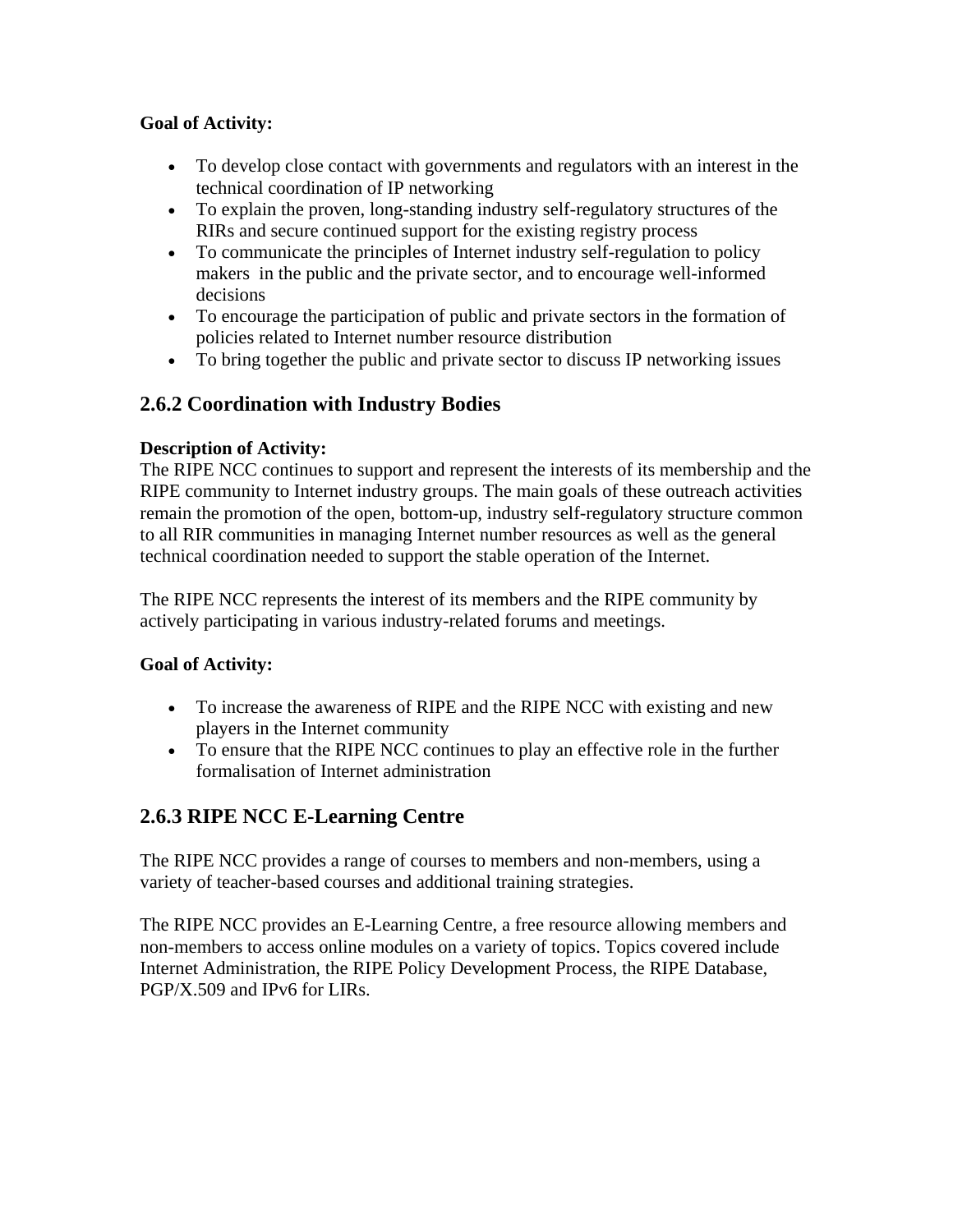## **2.6.4 Liaison and Outreach**

## **2.6.4.1 Increasing Participation in the Policy Development Process**

#### **Description of Activity:**

The RIPE NCC aims to increase the participation of RIPE NCC members and the RIPE community in the Policy Development Process (PDP) and the discussion that occurs on the RIPE NCC mailing lists. In broad terms, this activity will ensure the sustainability of the PDP by educating new participants of the community about how the process works and its role in supporting the open, bottom-up, industry self regulatory structure common to all RIR communities. Outreach activities will seek to widen the demographic makeup of current participants by targeting CEOs and the senior management of ISPs as well as the younger members of the RIPE community.

### **Goal of Activity:**

- To ensure the sustainability of the RIPE Policy Development Process
- To explain the importance of the Policy Development Officer in facilitating the RIPE Policy Development Process
- To increase the diversity of voices participating in the RIPE Policy Development Process

## **2.6.4.2 Regional Support**

#### **Description of Activity:**

The RIPE NCC organises Regional Meetings that provide a focused effort to proactively encourage feedback from RIPE NCC members and the RIPE community. In addition, these meetings are intended to increase the involvement of RIPE NCC members, the RIPE community and other stakeholders in the open policy-making process.

#### **Goal of Activity:**

- To promote local contact with members
- To provide a forum for discussing issues relevant to a specific area of the RIPE NCC service region
- To enable the RIPE NCC to continuously evaluate and address the changing needs of RIPE NCC members

## **2.7 Information Dissemination**

#### **Description of Activity:**

The RIPE NCC ensures timely and effective information dissemination of relevant publications, announcements and web postings (via the RIPE NCC web site) to the RIPE NCC membership, RIPE community, governments and other stakeholders.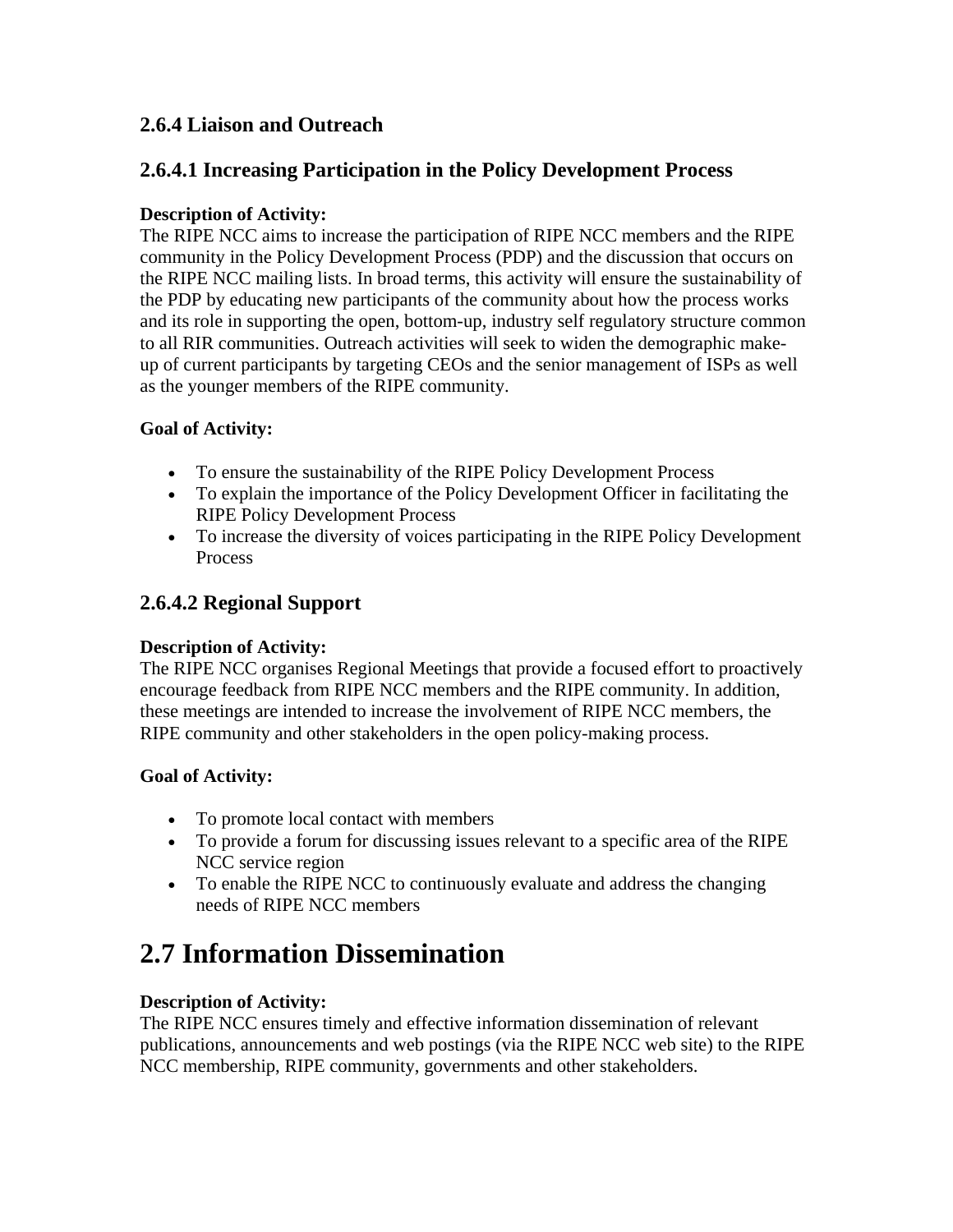- To build awareness of the RIPE NCC and its services
- To inform selected audiences about RIPE and RIPE NCC-related issues, news and noteworthy events
- To support the efforts of the organisation in its representation of the RIPE NCC membership, RIPE community and their interests to new industry players and governments

## **2.8 RIR Coordination**

The RIPE NCC participates in coordination activities with the other RIRs. These coordination activities include:

- High-quality, consistent services
- The consistent application of approved policy
- Joint technical and communication projects
- Liaison activities
- The presentation of a global view of IP address management

The RIRs work together through the Number Resource Organization (NRO) to act collectively on matters relating to the interests of the RIRs. The NRO offers a single contact point that enables global partners to reach the RIRs collectively. This means that a global, uniform view supported by all five RIRs can be presented when necessary.

## **3. Information Services**

The RIPE NCC provides a range of data and analysis on Internet infrastructure, measurement and usage. The RIPE NCC continues to integrate new and existing services into its service portfolio while developing overviews that explain how these services can be used and the benefits they offer.

## **3.1 Routing Information Service (RIS)**

The Routing Information Service (RIS) provides an integrated view of Border Gateway Protocol (BGP) routing information collected at multiple locations worldwide. The service integrates multiple views, provides information about the routing state at specific times in the past and enables users of the service to monitor their Internet address space.

The data collected by the RIS is time-stamped, stored in a database and is used as the raw data for a number of additional services provided by the RIPE NCC, such as BGPlay and MyASN. The RIPE NCC investigates and develops additional services based on analysis of this data and feedback from the Internet community.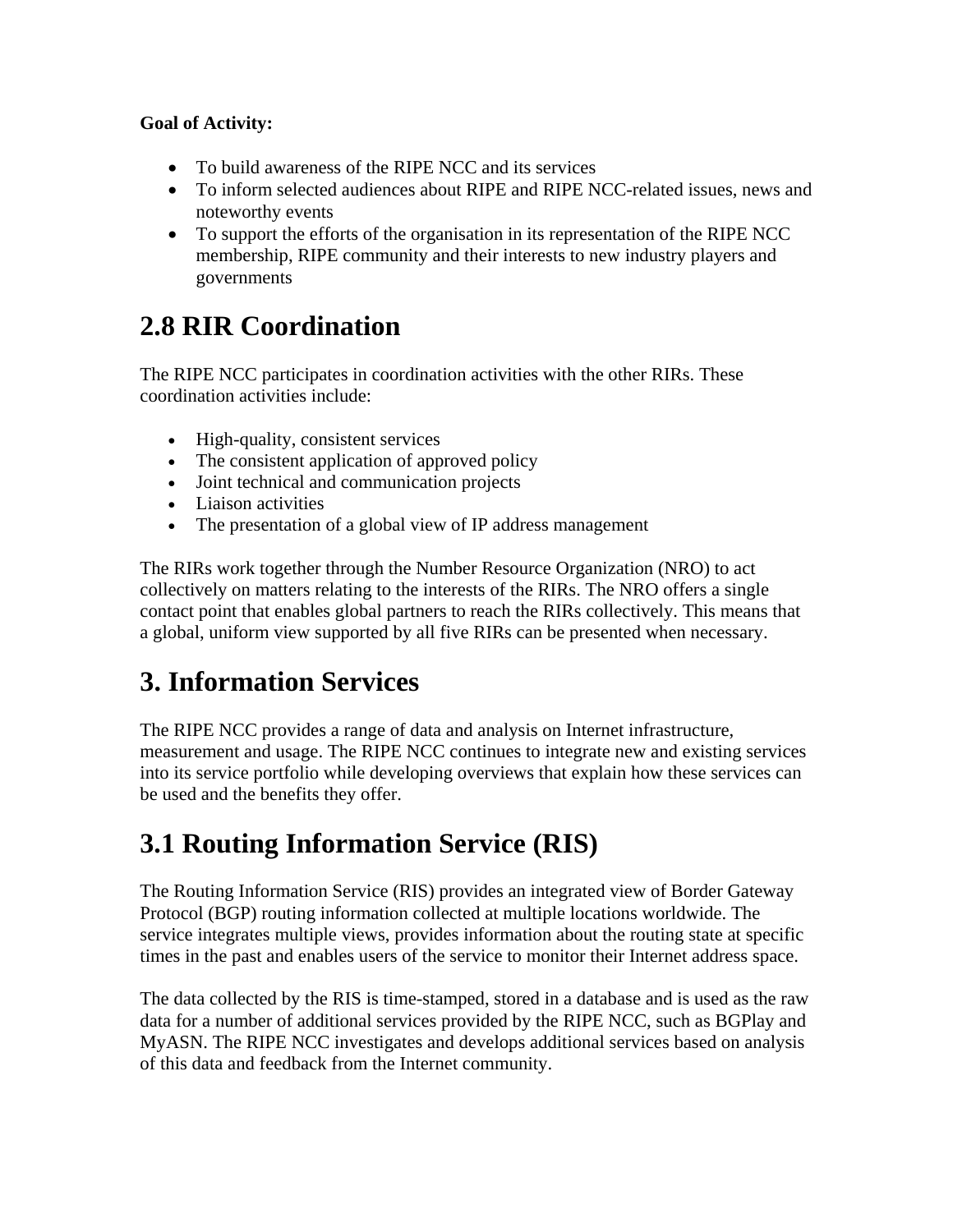The goals of the RIS are to:

- Collect BGP information at multiple locations worldwide and make this data available to the community
- Provide tools to access the data and further enhance these tools based on community feedback
- Investigate the behaviour of the routing system and report to the community

## **3.2 Active Measurement Services (AMS)**

The RIPE NCC's active measurement services are based around the TTM network, which also supports DNSMON. The data collected is made available to the community for both operational and statistical analysis, and the network itself is designed to be scalable so that other services can be developed with and around it. The strategy behind active measurement services is defined and evaluated in consultation with the RIPE Test Traffic (TT) Working Group so that it can be reviewed and adjusted to meet current and future user needs.

## **3.2.1 Test Traffic Measurements (TTM)**

## **Description of Activity:**

The Test Traffic Measurements (TTM) Service provides impartial measurements of the end-to-end performance characteristics of the inter-provider Internet. This is achieved by installing test-boxes at participating sites. These test-boxes send measurement traffic to each other. From this traffic, packet-losses, delays and other parameters are determined according to the metrics developed by the IETF IP Performance Working Group (IPPM WG).

## **Goal of Activity:**

- To collect independent measurements of performance-related quantities of the Internet, particularly between the networks operated by users of the TTM service
- To provide useful trend analysis and to refine the system based on user feedback

## **3.2.2 DNS Monitoring (DNSMON)**

#### **Description of Activity:**

The RIPE NCC DNS Monitoring Service (DNSMON) provides a comprehensive, objective and up-to-date overview of the quality of the service offered by certain DNS root and Top-Level Domain (TLD) name servers. DNSMON measures DNS performance between sites that take part in the TTM service and those where DNS servers are installed. The high number of probes and the method of presenting the results are unique. The information is updated every hour.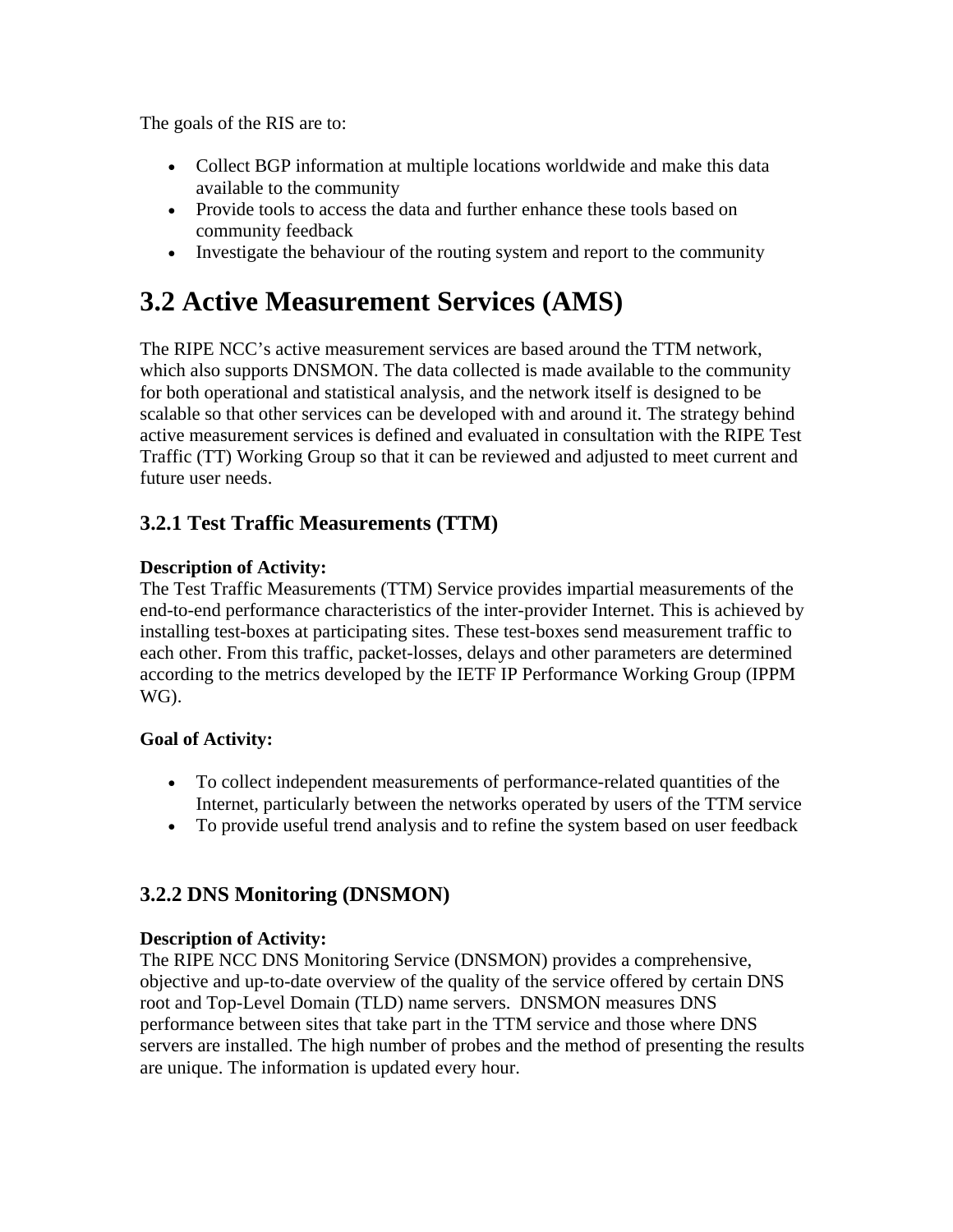The measurements are presented at various levels of granularity, allowing users to switch between general representations and more detailed views specific to particular domains, servers, and probes for freely selectable time frames.

The RIPE NCC provides DNS Monitoring as a free service to the Internet community. For interested parties, TLD operators in particular, value added services such as monitoring of specific name servers and access to the DNSMON helpdesk are provided on a cost recovery basis.

### **Goal of Activity:**

- To provide high-quality monitoring of important DNS servers
- To allow users to view historical data, enabling a quick analysis of both past and present DNS issues

## **3.2.3 Additional Active Measurements**

#### **Description of Activity:**

In consultation with the RIPE Test Traffic Working Group, the RIPE NCC investigates and discusses development plans for using the Active Measurements Network to make additional active measurements.

### **Goal of Activity:**

- To respond to requests from the Internet community to investigate the possibilities for making additional active measurements
- To monitor the latest research and technical developments related to the Active Measurements Network and the measurements that can be made using this network

## **3.3 Reporting and Statistics Collection**

The RIPE NCC provides authoritative data and reports on the development of the Internet and the consumption rate of Internet number resources. As part of this activity, the RIPE NCC also raises awareness of issues related to the consumption of Internet number resources. The purpose of this activity is to provide useful, up-to-date information relevant to a range of interested parties, including:

- Network operators
- RIPE Working Groups
- Industry bodies
- Governments and regulators
- The media